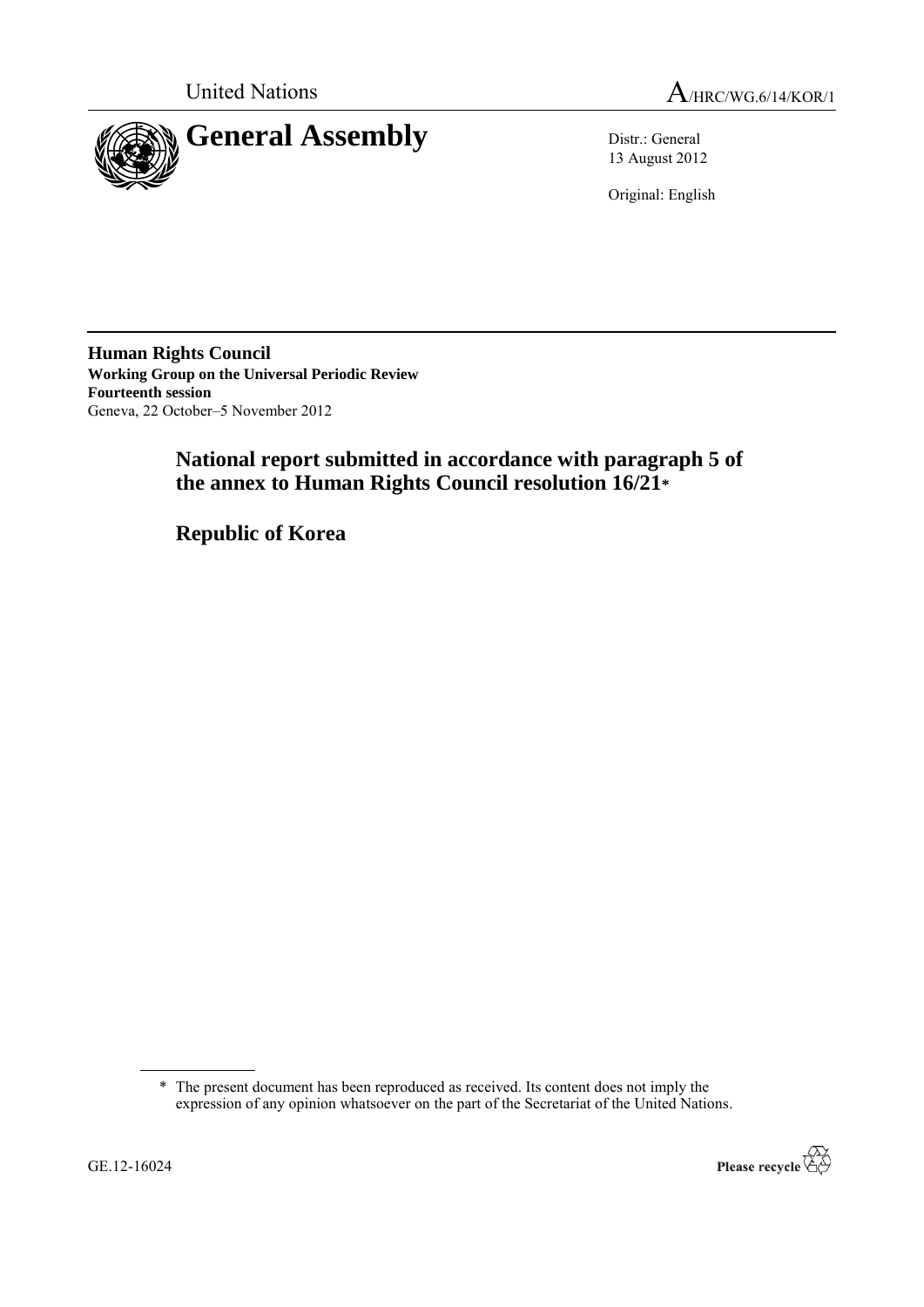# **I. Methodology and consultation process**

1. This report was prepared in line with the guidelines provided in Resolution 16/21 (A/HRC/RES/16/21) and its Annex, and Decision 17/119 (A/HRC/DEC/17/119) of the UN Human Rights Council. The Ministry of Justice prepared the national report based on the results of consultation with 12 ministries and government agencies.

2. The Government of the Republic of Korea arranged two separate meetings with civil organizations for the preparation of this report. The first meeting was held on 22 May 2012, prior to drafting the report, where relevant ministries, the National Human Rights Commission of Korea (NHRCK) and non-governmental organizations shared ideas regarding the preparation of the report. Almost 90 NGOs, including organizations that submitted stakeholder"s information, were invited, and representatives from 18 organizations attended the first meeting. The second meeting was held on 18 June 2012 to gather detailed feedback on the initial draft prepared by the Government, in which representatives from eight ministries and 14 NGOs participated and engaged in-depth discussion on the initial draft. In addition to the consultative meetings, the Government collected opinions via other channels such as e-mail. After further discussions among ministries based on feedback from NGOs, the Government finalized its second national report to be submitted for Universal Periodic Review(UPR) in July 2012.

# **II. Efforts for the implementation of the first Universal Periodic Review**

3. Following the first UPR in May 2008, the Government held a National Human Rights Policy Council meeting presided over by the Minister of Justice and attended by representatives from 16 ministries and government agencies, during which the results of the UPR were briefed, including its key recommendations. The attendants affirmed the Government's commitment to implement accepted recommendations while acknowledging the need to address recommendations that the Government has not accepted. On the same day, the National Human Rights Policy Council revised the 2007-2011 National Action Plan for the Protection and Promotion of Human Rights to incorporate the first UPR results, which includes the recommendation on the "incorporation of a gender perspective into all Government policies'.

4. In August 2008, the Ministry of Foreign Affairs and Trade and the NHRCK jointly organized a meeting to discuss ways to implement recommendations of the UPR with relevant ministries, civil society organizations, and academia. The participants shared their assessment of the UPR and perspectives on the implementation and its monitoring with regard to the recommendations of the UPR.

5. The Government adopted measures to monitor implementation of the first UPR follow-up actions at the National Human Rights Policy Council in October 2009. Consequently, a working group consisting of representatives from ten ministries and government agencies relevant to the UPR recommendations was created in February 2010, and the Ministry of Justice took the charge of monitoring implementation of the first UPR follow-up actions.

6. The Ministry of Justice has examined progress on the implementation of the first UPR recommendations with the help of the working group and reported the implementation status to the National Human Rights Policy Council in September 2010 and December 2011. The report submitted to the Council in December 2011 was published and uploaded on to the website of the Ministry of Justice for the general public.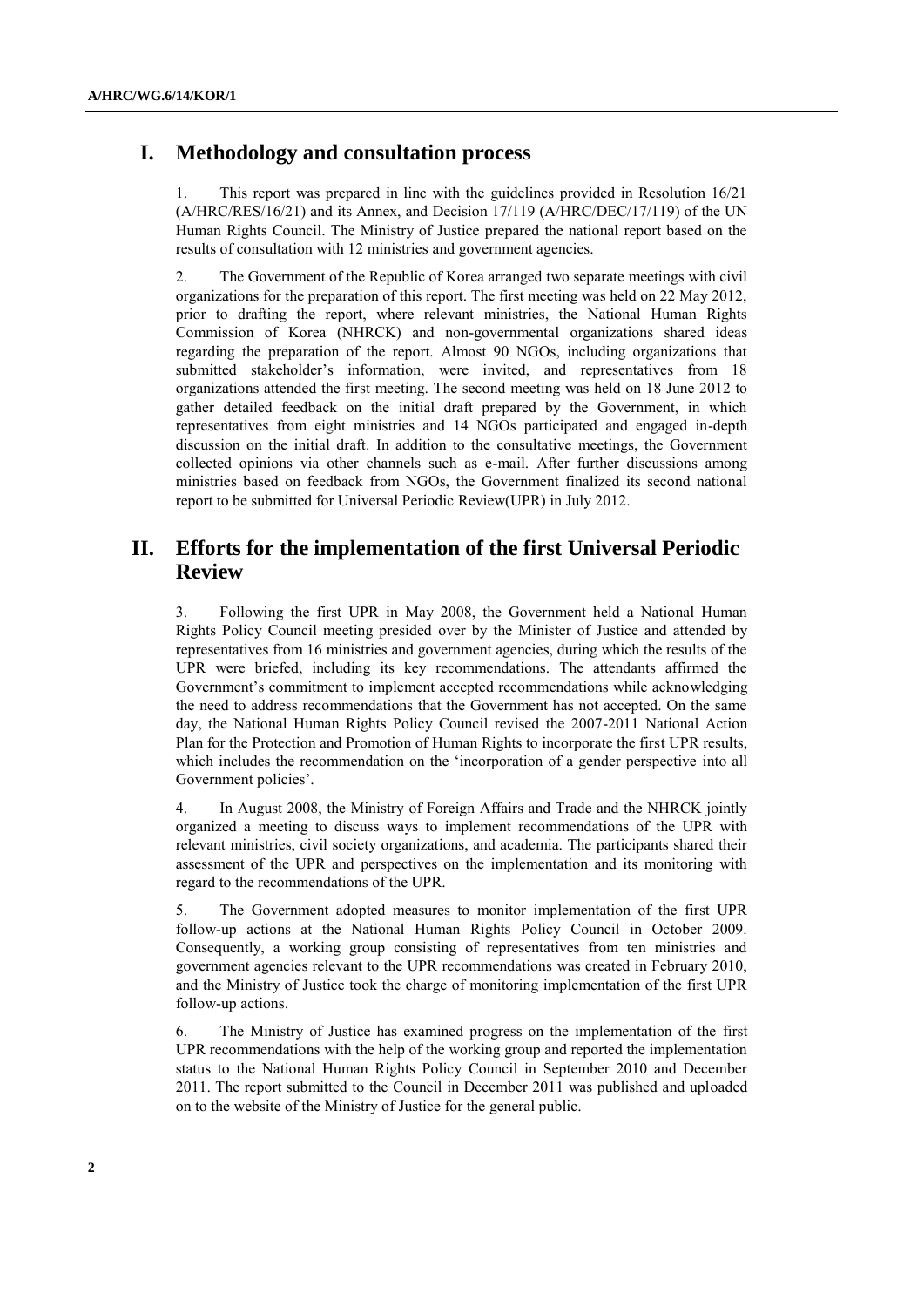# **III. Developments in legislations and institutions since the first UPR**

### **The second National Plan of Action for the Protection and Promotion of Human Rights**

7. In March 2012, the Government launched the second National Action Plan for the Protection and Promotion of Human Rights (NAP) for 2012-2016, following the first NAP for the year of 2007-2011. The NAP is an overarching framework on human rights policies and is prepared in accordance with the Vienna Declaration and Programme of Action. It incorporates the evaluation of implementation of the first NAP, recommendations from the NHRCK, recommendations made by international human rights bodies to the Government since the adoption of the first NAP in May 2007, and written opinions from civic groups. Led by the Ministry of Justice, 27 ministries and government agencies took part in the drafting of the second NAP<sup>1</sup>. Approved by the National Human Rights Policy Council, the second NAP covers 209 tasks in civic, political, economic, social and cultural sectors. The NAP has been published for the general public. The Ministry of Justice is responsible for monitoring its implementation. The results of monitoring are annually reported to the National Human Rights Policy Council and made public.

### **Expanding the scope of NHRCK investigation**

8. The National Human Rights Commission of Korea is an independent statutory government body established in 2001 in accordance with the *Paris Principles.* Its mandates are to receive complaints and investigate alleged cases of human rights violation or discrimination, in addition to conducting research on laws, systems and policies and issuing recommendations and opinions on human rights issues. While the NHRCK originally had the authority to investigate acts of discrimination allegedly committed by both public and private entities, its investigative authority over human rights violations was restricted to those committed by state institutions, local governments, and detention and protection facilities. With the revision of the *National Human Rights Commission Act* in March 2012, however, the NHRCK is mandated to conduct investigations into human rights violations at schools, public corporations, and other public institutions as well. The wider scope of investigative power given to the NHRCK is expected to further contribute to the enhanced protection and promotion of human rights in the country.

#### **Withdrawal of reservations to international human rights instruments**

9. In October 2008, the Government withdrew its reservation to Paragraph 3 of Article 9 of the *Convention on the Rights of the Child* which stipulates that the visitation right of the child to maintain personal relations and direct contact with both parents on a regular basis shall be respected. In September 2009, it also withdrew the reservation to Article 7 of the *Convention Relating to the Status of Refugees* concerning exemption from reciprocity. The withdrawals were made respectively in accordance with the revision of applicable statutes of the *Civil Act* and the *Immigration Control Act*.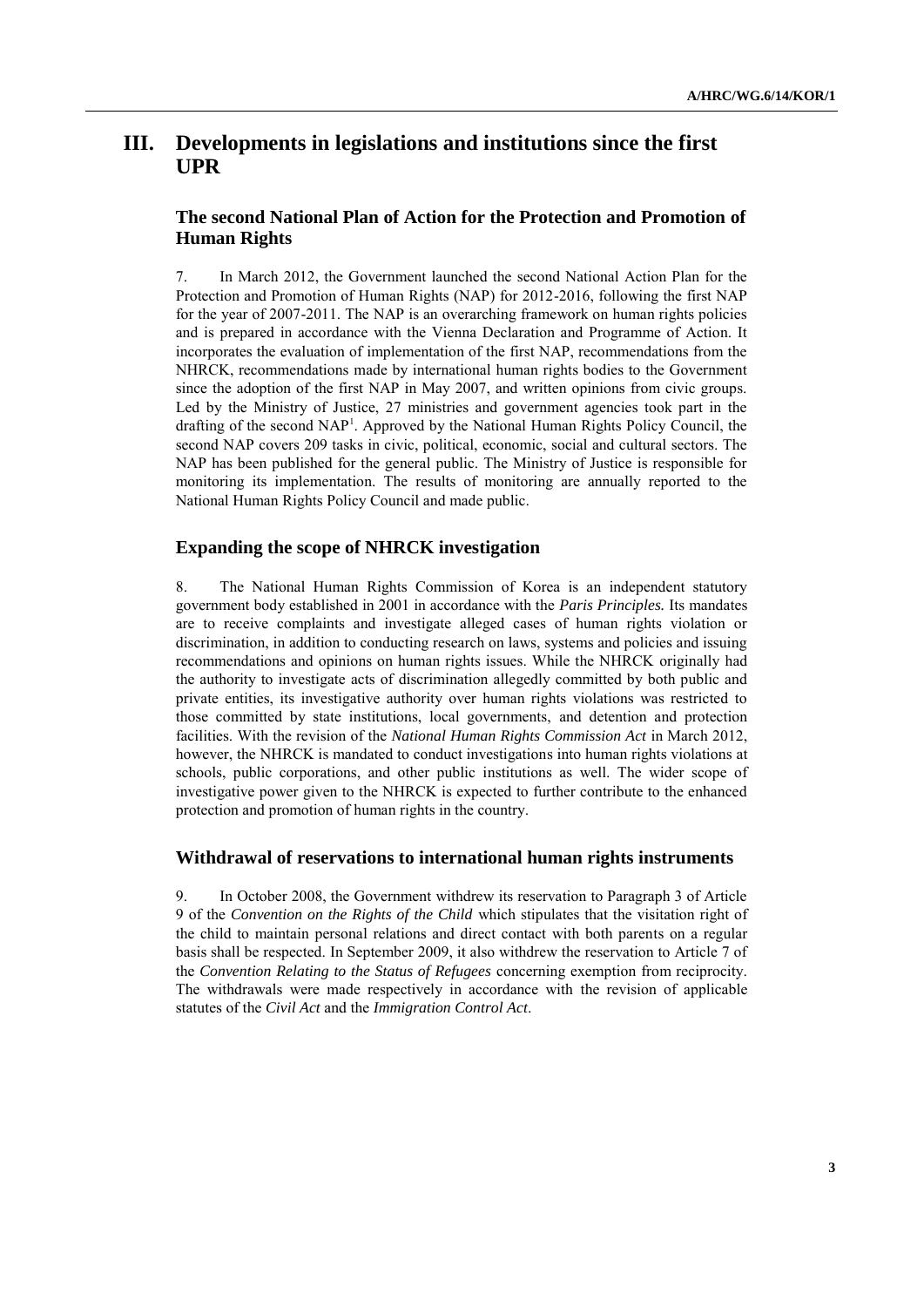## **Enactment of Framework Act on International Development Cooperation and expansion of official development assistance**

10. The Republic of Korea joined the OECD Development Assistance Committee (DAC) in 2010 and enacted the *Framework Act on International Development Cooperation* in the same year to ensure the better effectiveness and efficiency of its ODA. The Framework Act stipulates "promoting human rights of women and children", "fulfilling gender equality", and "promoting humanitarianism" as fundamental principles of official development assistance. In effect, the *2011-2015 Mid-term Policy* devised in accordance with the Framework Act places priority on the contribution to achieving MDGs as a part of the six long-term strategic objectives and principles, and further states that human rights shall be taken into account when planning and executing assistance projects.

#### **Enactment of Habeas Corpus Act**

11. The *Habeas Corpus Act* came into effect in June 2008. The Act lays out general procedures<sup>2</sup> for requesting remedy to courts directly or via legal representatives<sup>3</sup> for the violation of physical freedom with institutionalization by an illegal administrative disposition or by a third party.<sup>4</sup>

#### **Amendments to Mental Health Act**

12. The *Mental Health Act* was amended in March 2008, aiming to prevent potential human rights violations at mental health institutions. Put into effect in March 2009, the amendments impose stricter requirements on involuntary hospitalization of mentally-ill patients by their legal guardians, mandate mental health institutions to regularly check if voluntarily hospitalized patients wish to be discharged, and make human rights education mandatory for managers and staff of mental health institutions.

#### **Amendments to Act on Prohibition of Age Discrimination in Employment and Aged Employment Promotion**

13. Amendments to the *Act on Prohibition of Age Discrimination in Employment and Aged Employment Promotion* were approved in March 2008 and took effect in March 2009. The amendments prohibit age-based discrimination without justifiable reason in employment, including recruitment and hiring. In addition, those who suffer age discrimination are now entitled to relief through recommendations of the NHRCK, and by corrective order of the Minister of Employment and Labor, when such recommendations are not implemented.

#### **Amendments to Public Official Election Act to guarantee the right to vote of citizens residing abroad**

14. With amendments to the *Public Official Election Act* in February 2009, citizens residing abroad, including permanent residents of other countries, who were not able to exercise their right to vote despite their constitutional right as citizens, are now able to vote in presidential elections and general elections for proportional representatives. For overseas Koreans who have reported domestic domicile, the amendments also grant them the right to vote in elections for local assembly members and heads of local governments.

#### **Amendments to Act on the Protection of Children and Juveniles from Sexual Abuse**

15. The *Act on the Protection of Children and Juveniles from Sexual Abuse* was amended in April 2010. With the amendments, the statute of limitations for sexual abuse against children and juveniles is suspended until the victim reaches legal age of majority. In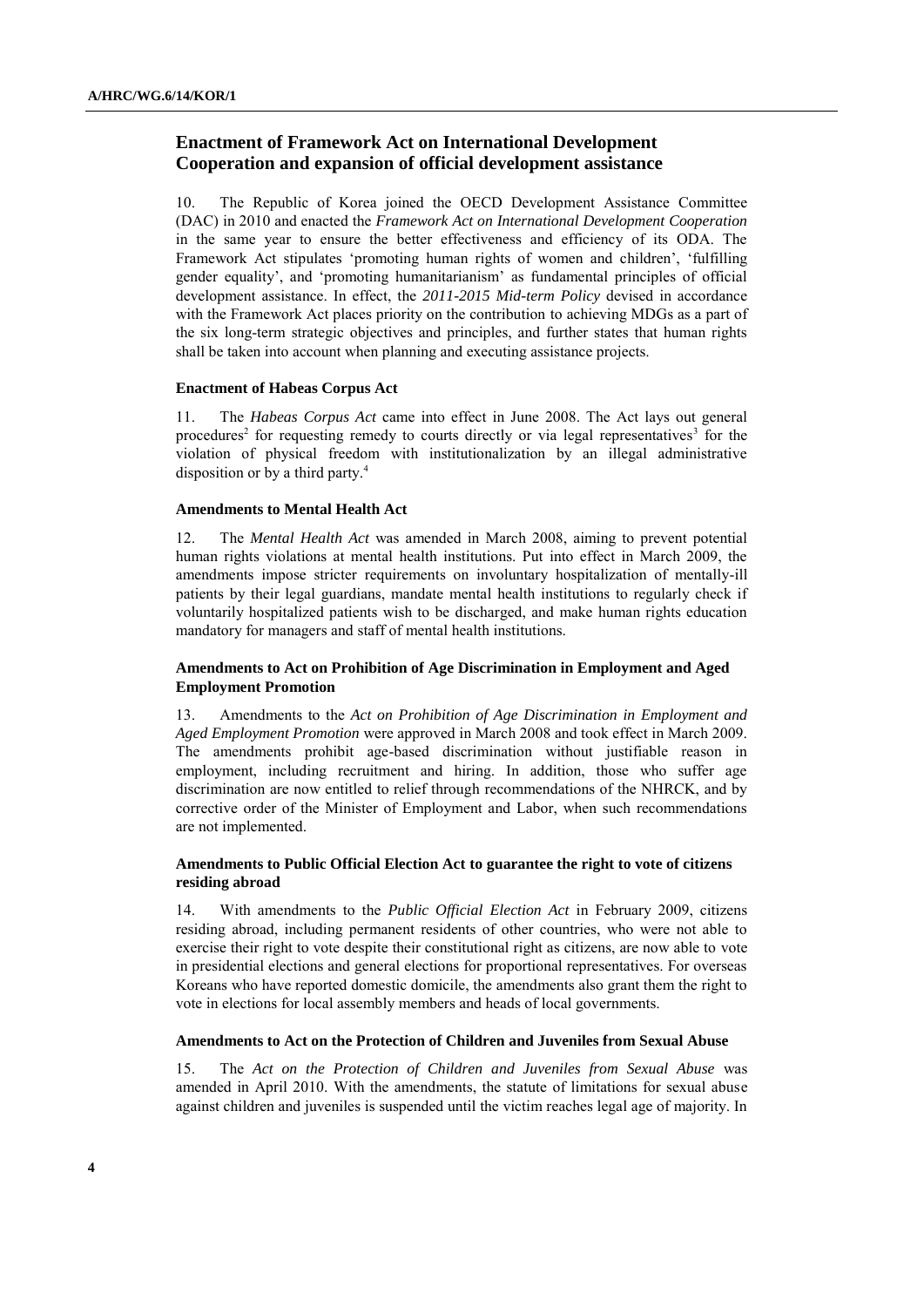addition, the court is required to order convicted sex offenders against children and juveniles to take special education or therapy, in addition to punitive sentence.

16. Additional amendments to the *Act on the Protection of Children and Juveniles from Sexual Abuse* were made in September 2011. Put into effect in March 2012, the amendments recognize boys and male juveniles as victims of rape, make intercourse or sexual indecent assault committed against children with disabilities<sup>5</sup> punishable by law even if assault or intimidation is not accompanied, and mandate a legal representation program to offer free legal assistance to children and juvenile victims of sexual abuse in criminal proceedings. Sex offenders against children and juveniles are also subject to mandatory probation after serving full sentence. In addition, online service providers are responsible for deleting obscene materials accessible by children and juveniles with a penalty for noncompliance.

#### **Amendments to Immigration Control Act**

17. The amendments to the *Immigration Control Act*, which came into effect in November 2010, address the issue of prolonged detention for violators of the Act, as it aims to enhance its procedural control. For those detained over three months, approval by the Minister of Justice is required every three months for the extension of detention.<sup>6</sup>

18. Additional amendments to the *Immigration Control Act* were made in January 2012, with regard to the duty of government officials to report cases of violation of the Act, and put into effect in July 2012. The original provisions obliged officials to report violators of the Act acknowledged in the course of discharging their tasks without delay to immigration authorities. With the amendments, officials now have discretion not to report the illegality of immigration status of migrants to whom they provide assistance and services. It is expected that the amendments will encourage migrants to seek remedies to which they are entitled.

#### **Revision of Crime Victim Protection Act and enactment of Crime Victim Protection Fund Act**

19. The *Crime Victim Protection Act,* revised in May 2010 and brought into effect in August 2010, expanded the scope of remedy for crime victims. Victims no longer have to be victims of unknown and insolvent assailants for the payment of relief, which was the previous requirement. The revision also enlarged the eligibility of relief for disability. Furthermore, the fund established by the *Crime Victim Protection Act,* which was enacted in August 2010 and implemented since January 2011, is now available as a stable and sufficient source of funds to protect and support crime victims. It is financed with penalties and claims for indemnity against assailants.

#### **Enactment of Act on Suicide Prevention and Promotion of Life-Respecting Culture**

20. The *Act on Suicide Prevention and Promotion of Life-Respecting Culture* was enacted in March 2011 and came into effect in March 2012. Designed as a countermeasure against the rising suicide rate in the Republic of Korea, the Act stipulates the responsibilities of the state and introduces measures to prevent suicide, ultimately aiming to protect people"s lives and foster a culture that respects life. In accordance with the Act, the Minister of Health and Welfare is required to formulate a framework on suicide prevention every five years, while national and local governments are required to conduct surveys on the state of suicide every five years. It also lays the legal ground to establish and operate suicide prevention centers at the national and local levels and defines the scope of institutions offering counseling and education for suicide prevention.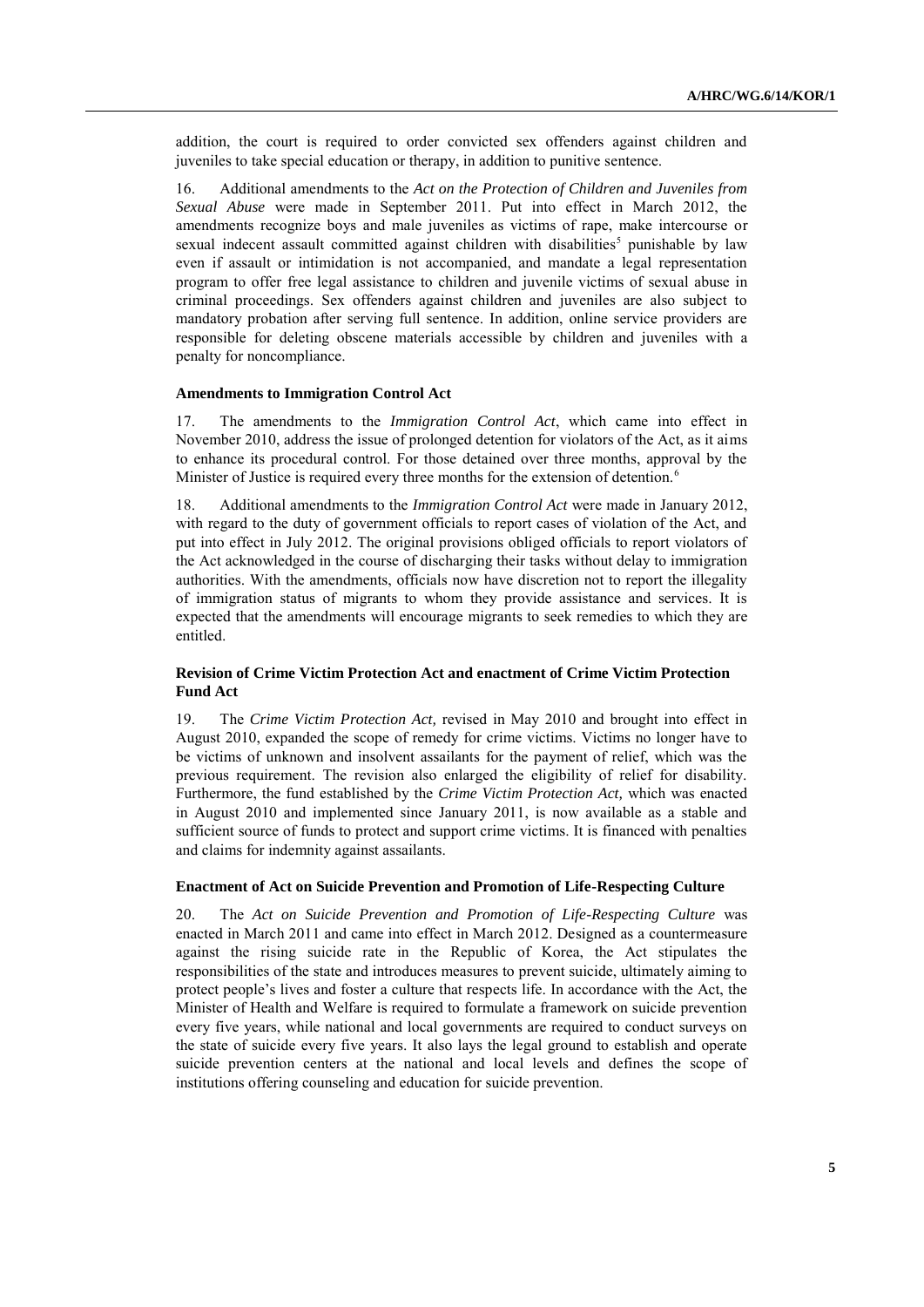#### **Enactment of Personal Information Protection Act**

21. The *Personal Information Protection Act*, enacted in March 2011, came into effect in March 2012. Aiming at enhancing remedy for damage suffered by violation of privacy and ensuring rights and interests concerning personal information and privacy, the Act sets forth principles of protection of personal information governing both public and private spheres, as well as standards on personal information handling. Under the Act, the Personal Information Protection Commission was created under the President. The Commission approves the *Framework on Private Information Protection* every three years and its annual action plans formulated by central administrative bodies. It also issues recommendations for corrective and improvement measures to central administrative bodies, local governments and constitutional institutions. Furthermore, the Personal Information Dispute Mediation Committee was also established for dispute resolution concerning personal information. With the enactment, class action suits by civic organizations such as consumer advocacy groups over personal information are allowed in certain cases, and the Minister of Public Administration and Security is mandated to order offenders to implement corrective measures.

#### **Revision of Child Welfare Act**

22. The *Child Welfare Act* was revised in August 2011 and will be put into effect in August 2012. With the revision, the Minister of Health and Welfare is required to conduct surveys every five years with regard to the general state of children. The results of the surveys will be publicized and incorporated into the Framework on Policies for Children. The Children Policy Coordinating Committee, expected to be reinvigorated by the revision of the Act after having been adjourned since 2008, will deliberate on the Framework before its finalization. The resumption of the work of the Committee will also contribute to comprehensive deliberation and coordination of children-related policies including the implementation of relevant international treaties.

#### **Enactment of Gender Impact Assessment and Analysis Act**

23. The *Gender Impact Assessment and Analysis Act* was enacted in September 2011 and brought into effect in March 2012. Previously, central administrative bodies and local governments conducted gender impact assessment and analysis on a voluntary basis for a limited range of government projects in accordance with the *Fundamental Act on Development of Women*. The *Gender Impact Assessment and Analysis Act* stipulates that gender impact assessment and analysis shall be applied to all legislations as well as major plans and projects. Then, the results of assessment and analysis must be incorporated into policy and budget planning. With regard to sectors especially vulnerable to gender equality which affect daily lives of people, a special gender impact assessment and analysis is to be done with a view to facilitating policy improvements.

#### **Amendments to Social Services Act**

24. Amendments to the *Social Services Act* were passed in January 2012 and will be put into effect in August 2012. The amended Act sets forth the protection of human rights as one of basic principles of social services and duties of social service workers. The Act reinforces human rights education for workers engaged in social services, specifies violation of human rights as a just cause for dismissal of executive officers of social welfare foundations, and prohibits employment of convicted sex offenders against children and juveniles by social service institutions. The amendments are expected to enhance human rights protection in the entire sector of social services and promote human rights and welfare of recipients of social services.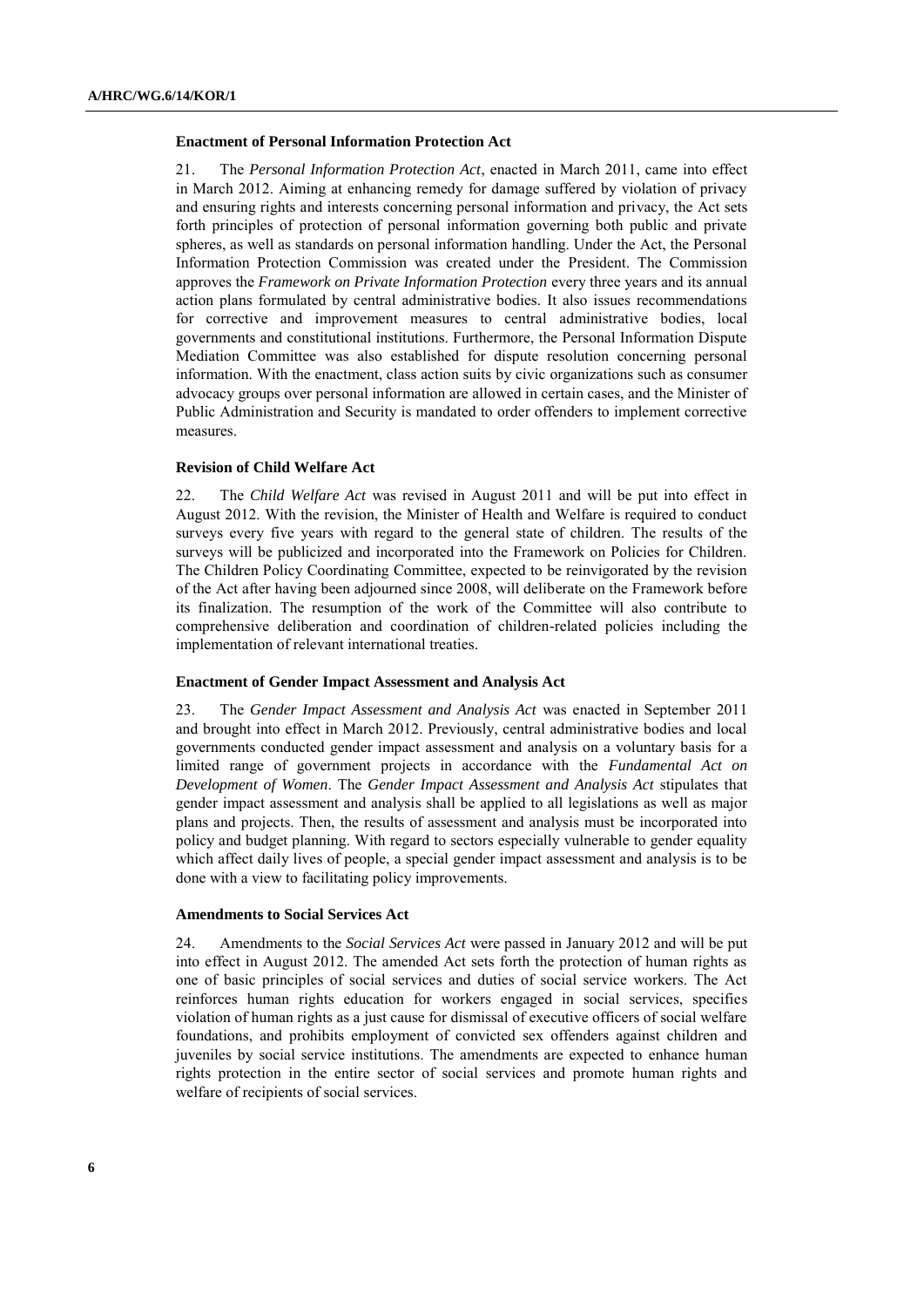#### **Enactment of** *Refugee Act*

25. The *Refugee Act* was enacted in February 2012 and is scheduled to take effect in July 2013. With the enactment, the Republic of Korea now has an independent legislation dedicated to procedures of refugee status determination, which used to be regulated by the *Immigration Control Act*. The enactment of the *Refugee Act* is a part of the Korean Government"s efforts to comply with international norms including the *Convention Relating to the Status of Refugees* in terms of the procedures of refugee status determination and protection of refugees. It is expected to significantly contribute to addressing challenges concerning fairness, efficiency and transparency of the refugee status determination procedures and protection of refugees.

#### **Measures to ensure equal opportunities in education**

26. Elementary and middle school education is compulsory in the Republic of Korea. Since the first UPR, the government has taken various measures to ensure the right to education for all children, with special attention given to students from low-income households or those with disabilities. Government financial aid programs tailored for students in need have also been available:

- KRW 473.4 billion was allocated to provide school meal assistance to 1.07 million students from low-income households in 2011, and 720,000 students in rural areas benefited from free school meals totaling KRW 345.9 billion.
- A framework to provide education to children with disabilities as appropriate to their development stage has been launched. Infants with disabilities are offered free education assistance, and children with disabilities who are three years old or older are provided with pre-school education, while children of school age receive more care as the number of staff at centers for supporting education of children with disabilities has been increased and special schools for children with disabilities provide all-day classes and after-session programs. Children unable to attend school have more opportunities to learn from teachers visiting their homes or institutions.
- In addition, to ensure educational opportunities to dropouts failing to adapt to regular schools, the Government revamped alternative education programs and supports their operation by offering assistance for training for teachers and curriculum development.

#### **Measures for protection of non-regular workers**

27. With a view to addressing the issue of non-regular workers which has emerged as a major social issue in the Republic of Korea following the Asian financial crisis in 1997, the Government adopted the following policies since the first UPR:

- In September 2011, the Comprehensive Policy for Non-regular Workers was launched to address discrimination against non-regular workers. The Policy also puts emphasis on strengthening social safety net and welfare for low-waged workers.
- In July 2008, the *Industrial Accident Compensation Insurance Act* was amended to allow certain categories of workers to be eligible for industrial accident insurance at their discretion. Among the newly entitled workers are home school teachers, golf caddies, insurance sales agents, and self-employed drivers of trucks for hiring. Because of the diversity of their type of engagement, uniform regulation is not appropriate. Thus, it was determined that opinions of workers themselves and tripartite collaboration among workers, employers and the government are necessary to propose industry-specific measures.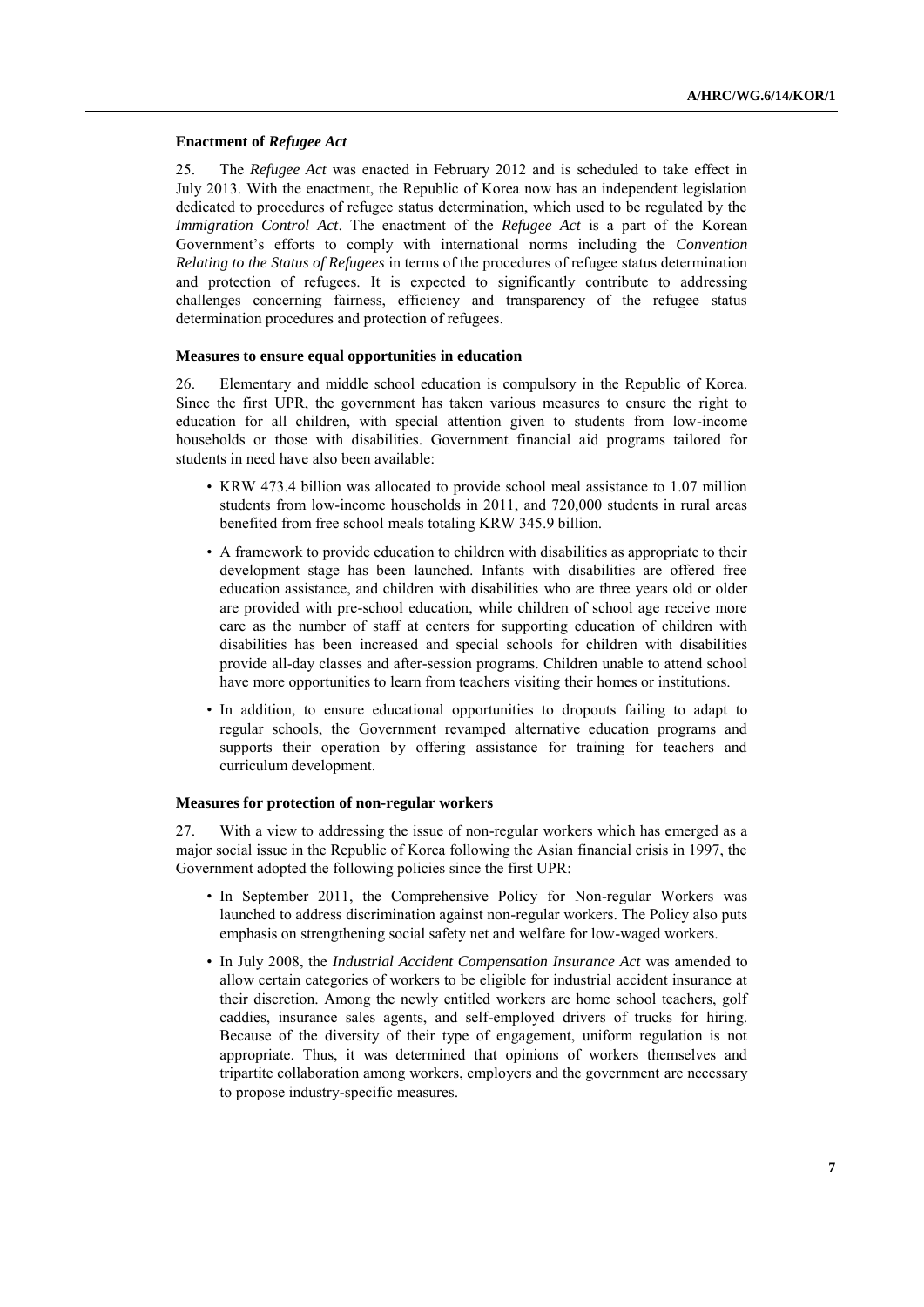28. In 2010, labor-related legislations expanded their application by the amendments of the *Enforcement Decree of the Labor Standards Act* and the *Enforcement Decree of the Employee Retirement Benefit Security Act*. Accordingly, a 40-hour workweek was enforced for businesses with the number of employees between 5 and 19 from July 2011. In December 2010, retirement benefit was introduced to businesses with the number of employees up to 4.

#### **Increasing supply of government housing and improvement of living environment**

29. To ensure affordable and stable housing, a project to supply 1.5 million units of government rental apartments ("*Bogeumjari* Housing") from 2009 to 2018 was planned in September 2008. The project is backed by a special legislation, the *Act on the Construction of Bogeumjari Housing,* which was enacted in March 2009. Among others, the Act offers permanent rental apartments to the lowest-income households. Children discharged from welfare institutions and people in need of immediate relief are entitled to tailored rental housing. In addition, the Government is making efforts to improve residential environments of the disadvantaged, by building infrastructure ranging from water and sewage system, roads, parking spaces to parks.

#### **Expanding the social securitybBenefits**

30. Medical care assistance is strengthened for the disadvantaged. Payment born by the beneficiaries is lowered, costs for MRI scans, anticancer drugs, and medications for rare or incurable diseases are now covered, and the scope of financial aid for pregnancy and delivery is expanded.

31. To improve the *National Guidelines on Basic Standard of Living* in a reasonable manner, the Government rationalized the minimum cost of living by reflecting living conditions and price changes. Consumer inflation rate was automatically incorporated to calculation of the minimum cost of living for 2012. Furthermore, with the lowered eligibility criteria, more people of vulnerable groups, including the elderly, persons with disabilities and single-parent households, are now eligible for government aid. The Government also facilitated the work of Local Committees on Basic Standard of Living to make sure that people in need receive proper government aid. As a result, government aid can now reach those who have an estranged family member with income.

#### **Expanding coverage of the National Health Insurance to guarantee the right to health**

32. The National Health Insurance of the Republic of Korea, which is universal and compulsory, has been steadily expanding its coverage. For example, maternity grant and support for vaccinations of infants, diagnosis of genetic metabolic disorders, and neonatal care for infants born prematurely or with defect have been increased. For the elderly, dentures are now covered by the Insurance along with expanded services for their dental health and a medical check-up at the age of 66. In addition, copayment rates were lowered for rare and incurable diseases, severe burns and tuberculosis.

33. The Government has increased efforts to promote the right to health through greater support for preventive measures. The supplementary nutrition enhancement project for expecting mothers and infants was expanded to a nationwide scale in 2011, which resulted in the considerable reduction of anemia prevalence rate. In line with the growing demand for long-term care service faced by the aging society, in 2008, the Government introduced the *Long-Term Care Insurance Program for the Elderly* to relieve burden of families supporting their elderly who need constant attendance. The Insurance Program offers inhome or in-facility care services and financial aid to senior citizens aged 65 or older. Those younger than 65 but suffering from age-associated diseases are also entitled by the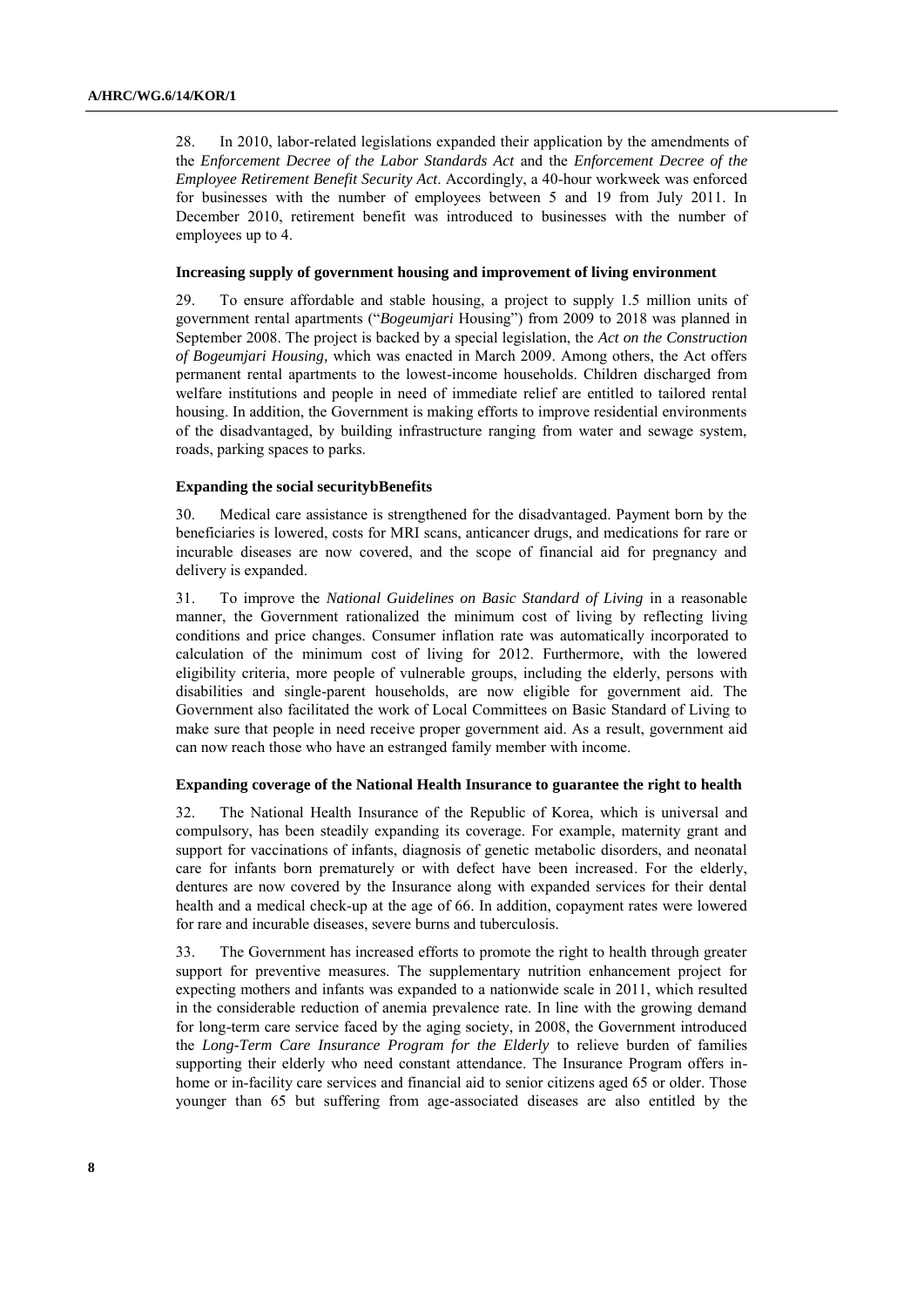Program. In addition, a comprehensive plan for dementia patients, including efforts for early diagnosis and timely treatment and care, has been launched.

#### **Protection and promotion of the rights and welfare for persons with disabilities**

34. Since the first UPR, a number of policies were put in place with a specific aim to protect human rights and promote welfare of the people with disabilities. Related major legislative efforts are as follows:

- In 2008, the *Special Act on the Preferential Purchase of Products Manufactured by Persons with Severe Disabilities* was enacted to promote sale of goods produced by rehabilitation facilities for people with disabilities for the growth of their income.
- In 2010, the *Disability Pension Act* was enacted to support people with severe disabilities who are unable to support themselves financially. It offers subsidies for the minimum cost of living as well as financial aid for other expenses associated with their disabilities.<sup>7</sup>
- In 2011, the *Act on the Promotion of Activities of Persons with Disabilities* was enacted to provide mobility assistance service. With the Act, home-visit bathing or care services are also provided.<sup>8</sup>
- In 2011, the *Act on Welfare Support for Children with Disabilities* was enacted as a legal framework for comprehensive support for children with disabilities. To enable children with disabilities to lead an independent life within their communities, a variety of support measures are provided by the Act, including support for their care and medical expenses.

35. With regard to promoting employment of persons with disabilities, the Government revised the *Mandatory Hiring of Persons with Disabilities Program* effective from 2010. The revised Program encourages employment of persons with severe disabilities by reflecting the number of persons with severe disabilities hired to equal the doubled number of persons with non-severe disabilities. The Government also clarified the definition and criteria of vocational disabilities, improved the vocational education and training system for the disabled, and developed employment assistance programs specific to various types of disabilities, which include identifying jobs and tasks strategically suitable for specific disabilities. For women with disabilities, the Government identified jobs appropriate for them, offered job-specific training opportunities, and increased the amount of benefit paid to businesses employing them.<sup>9</sup>

# **IV. Implementation of and progress on the recommendations of the previous UPR**

### **Implementation and dissemination of the recommendations of human rights treaty bodies (Recommendation 1)**

36. The Government has strengthened its efforts to implement and disseminate the concluding observations of the UN human rights treaty bodies. Since 2010, it institutionalized the process of reporting results of dialogues held with human rights treaty bodies, including their concluding observations, to the National Human Rights Policy Council. Recommendations of the human rights treaty bodies and of the first UPR are incorporated in the second NAP, with its each chapter listing relevant recommendations. It makes the recommendations easily available and accessible to government officials as well as the general public. The Government also plans to make more endeavors to fully reflect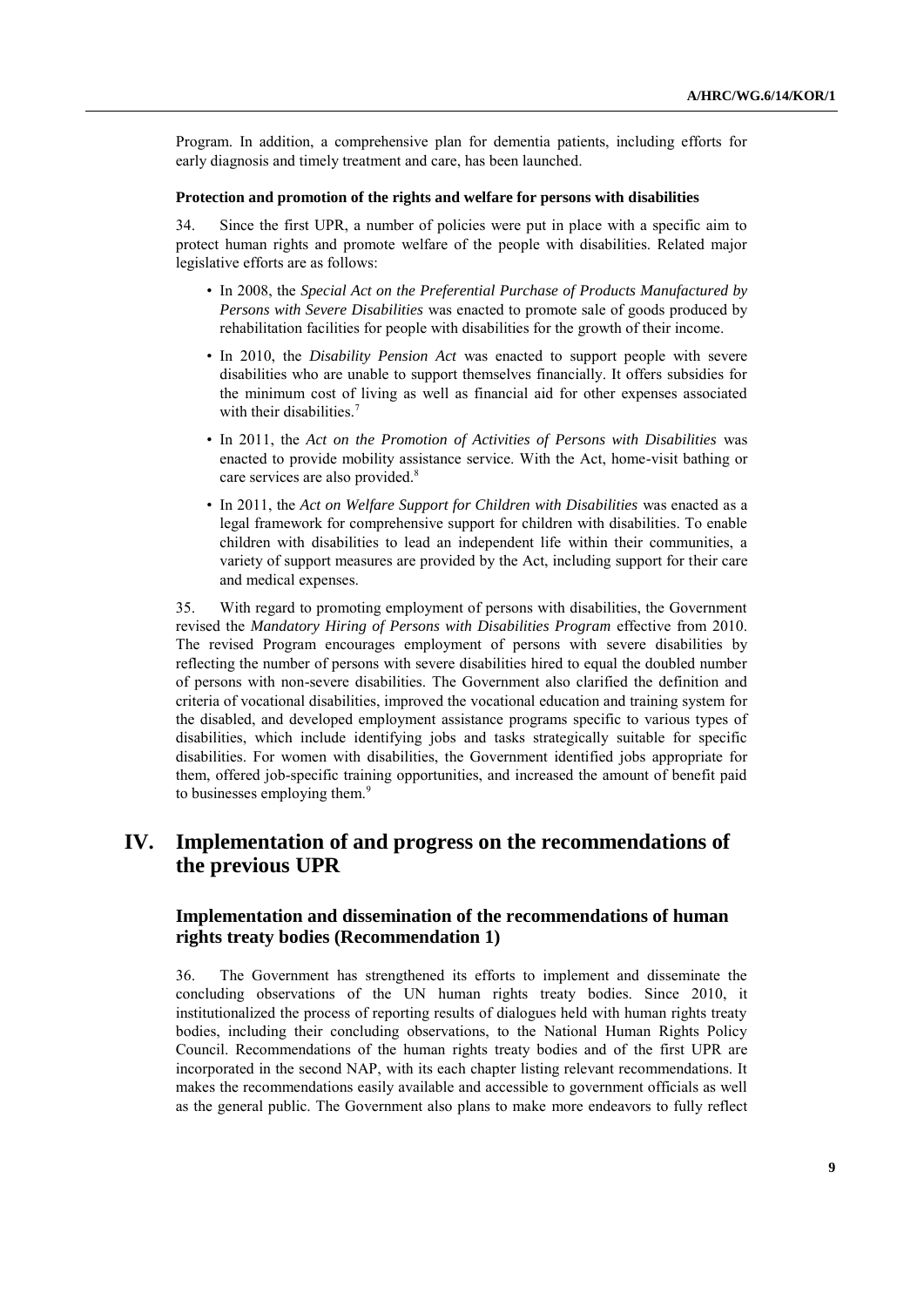recommendations of the treaty bodies to the nation"s human rights education programs or materials.

### **Freedom of association and assembly and freedom of expression and assembly of students (Recommendation 6 and 9)**

37. Committed to guaranteeing freedom of association and assembly, the Government has made efforts to make sure the freedom is enjoyed in a peaceful and legitimate manner, without threatening public order or the safety of citizens. Outdoor assemblies at night were formerly be prohibited by Article 10 of the *Assembly and Demonstration Act,* but the provision was ruled as unconstitutional by the Constitutional Court in September 2009.<sup>10</sup> The provision subsequently became invalid at the end of June 2010.

38. No legislations specifically guarantee freedom of expression and freedom assembly of students, but they are not restricted by any law either. A number of local offices of education have formulated students' rights ordinances, $11$  all of which stipulate that the freedom of expression of students shall be guaranteed. Some ordinances also ensure freedom of assembly as well.

### **Reservation to Article 22 of the International Covenant on Civil and Political Rights (Recommendation 25)**

39. The Government continues to maintain its reservation to Article 22 of the *International Covenant on Civil and Political Rights*. While the right of government officials to organize labor unions was recognized in 2005, limitations remain on the grounds of positions or nature of jobs. On a positive note, the amendment of the *Trade Union and Labor Relations Adjustment Act* allowed multiple trade unions at one workplace since 2011. The Government plans to consider withdrawing the reservation to Article 22 of the Covenant by taking into account developments of domestic legislations and institutions on the right to form a trade union.

### **Investigation on torture and ill-treatment by law enforcement officers (Recommendation 12)**

40. Any allegations of torture and ill-treatment by law enforcement officers may be subject to investigations conducted by the Human Rights Violation Report Center of the Ministry of Justice, the Human Rights Protection Director"s Office of the National Policy Agency, the NHRCK, and the Anti-Corruption and Civil Rights Commission, in addition to criminal investigations and legal proceedings. In 2010, the NHRCK conducted a *suo moto* investigation into an allegation of assault by policy officers and requested the Public Prosecutor General to launch a criminal investigation, which resulted in the arrest and prosecution of four police officers.<sup>12</sup>

# **Legislative enactment of torture as a criminal offense and accession to the Optional Protocol to the Convention against Torture (Recommendation 6 and 10)**

41. Although the *Criminal Act* does not literally stipulate torture defined in Article 1 of the *Convention against Torture* as a criminal offense, acts that can be construed as torture are prosecuted by the *Criminal Act* and special criminal laws. The Special Sub-Committee on Amendment of Criminal Act, an advisory body to the Minister of Justice which is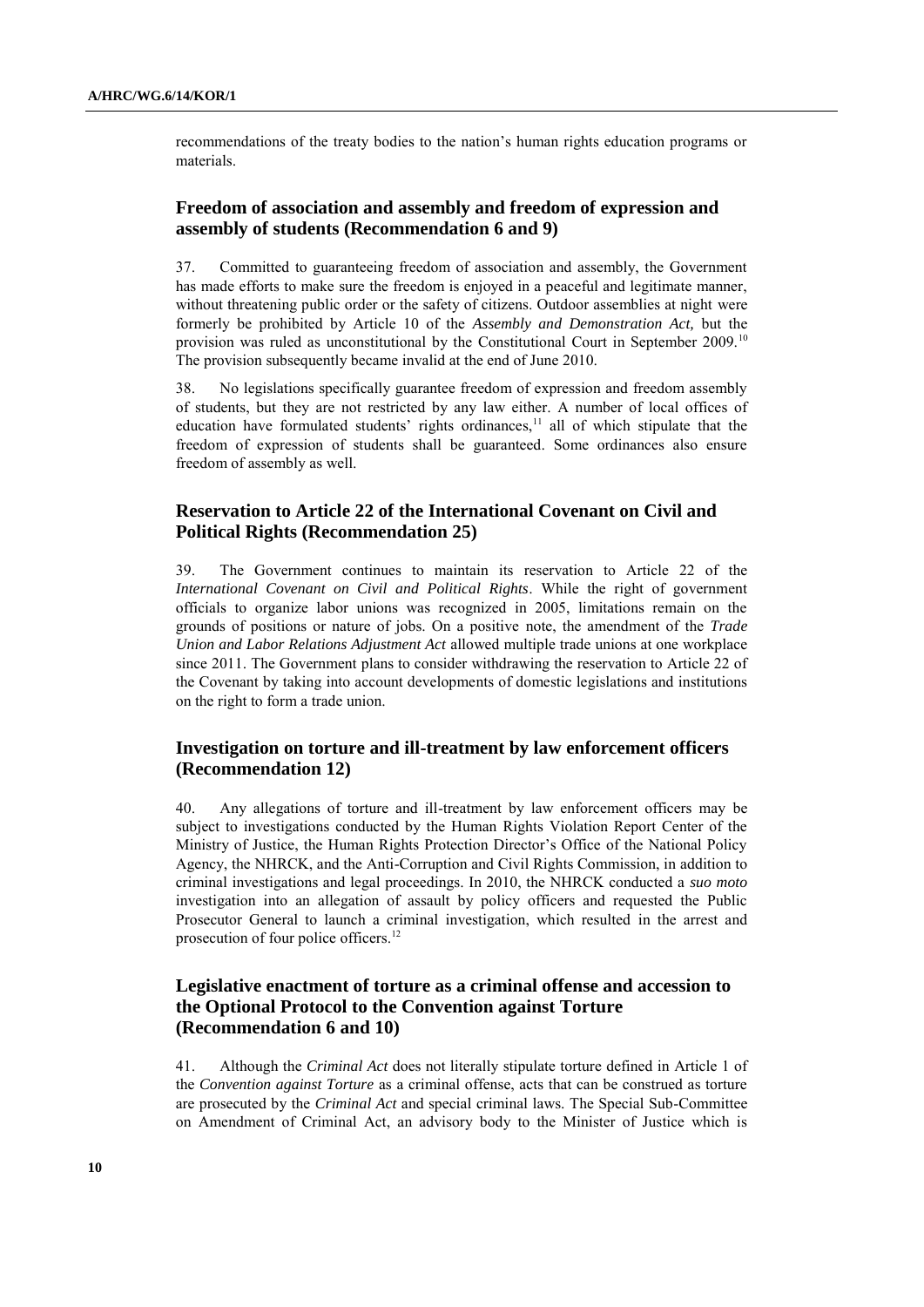currently under operation, is expected to examine whether Article 125 of the *Criminal Act,* a major provision on prosecuting cruel treatment by government officials, needs to be amended to reflect the definition of torture of Article 1 of the Convention against Torture.

42. The Government has been conducting analysis and research on legal issues concerning the Optional Protocol to the Convention against Torture and certain areas require further review and discussion among relevant government agencies. Meanwhile, the NHRCK is mandated with the functions corresponding to the role of national preventive mechanism as stipulated in the Optional Protocol.

### **Prevention of misuse and abuse of resident registration numbers (Recommendation 13)**

43. The Government deems that the resident registration system needs to be in place as a fundamental mechanism enabling the Government to provide necessary services to the people. However, in order to prevent potential risks of privacy violation, the Government has implemented a number of measures, including 1) greater restriction and monitoring of issuance of copies of resident registration certificates and excerpts, 2) reducing the scope of resident registration data available online, 3) discouraging use of resident registration numbers as a means of identification, and 4) penalizing illegitimate use of the numbers, along with strengthening relevant education for users with access to the national resident registration database. Furthermore, those who disclose information on resident registration numbers in exchange for reward are now penalized. In addition, the date of birth was made as a form of identification replacing resident registration numbers in government document forms since 2011.

44. As the amended *Act on Promotion of Information and Communication Network Utilization and information Protection etc.* is to take effect in August 2012, collecting and utilizing of customers" resident registration numbers by telecommunication service providers including internet service providers are to be considerably restricted. Even when permitted to do so, alternative methods of identification are required to be offered to customers.<sup>13</sup>

#### **Anti-discrimination act (Recommendation 21 and 23)**

45. The Government has continued its research and review on a general act on antidiscrimination, encompassing grounds for discrimination such as gender, race, religion, and sexual orientation. While studying relevant domestic legislations, international human rights norms, and legislations of other countries, the Government has sought to address social and economic issues that can be entailed in the enactment of a general antidiscrimination act and to strike a balance between the right to equality and the principle of private autonomy. In 2010, the Government organized a special sub-committee consisting of government officials from relevant ministries, academics, legal experts and interest groups for in-depth discussions in this regard. In 2011, two draft bills for antidiscrimination proposed by lawmakers were submitted to the National Assembly, but they expired with the conclusion of the 18<sup>th</sup> National Assembly session in May 2012.

### **Promotion of women's rights and incorporation of gender perspectives into policies (Recommendation 12 and 18)**

46. Promoting women"s rights is the goal of several key national projects of the current administration. More specifically, the agenda cover 1) developing measures to protect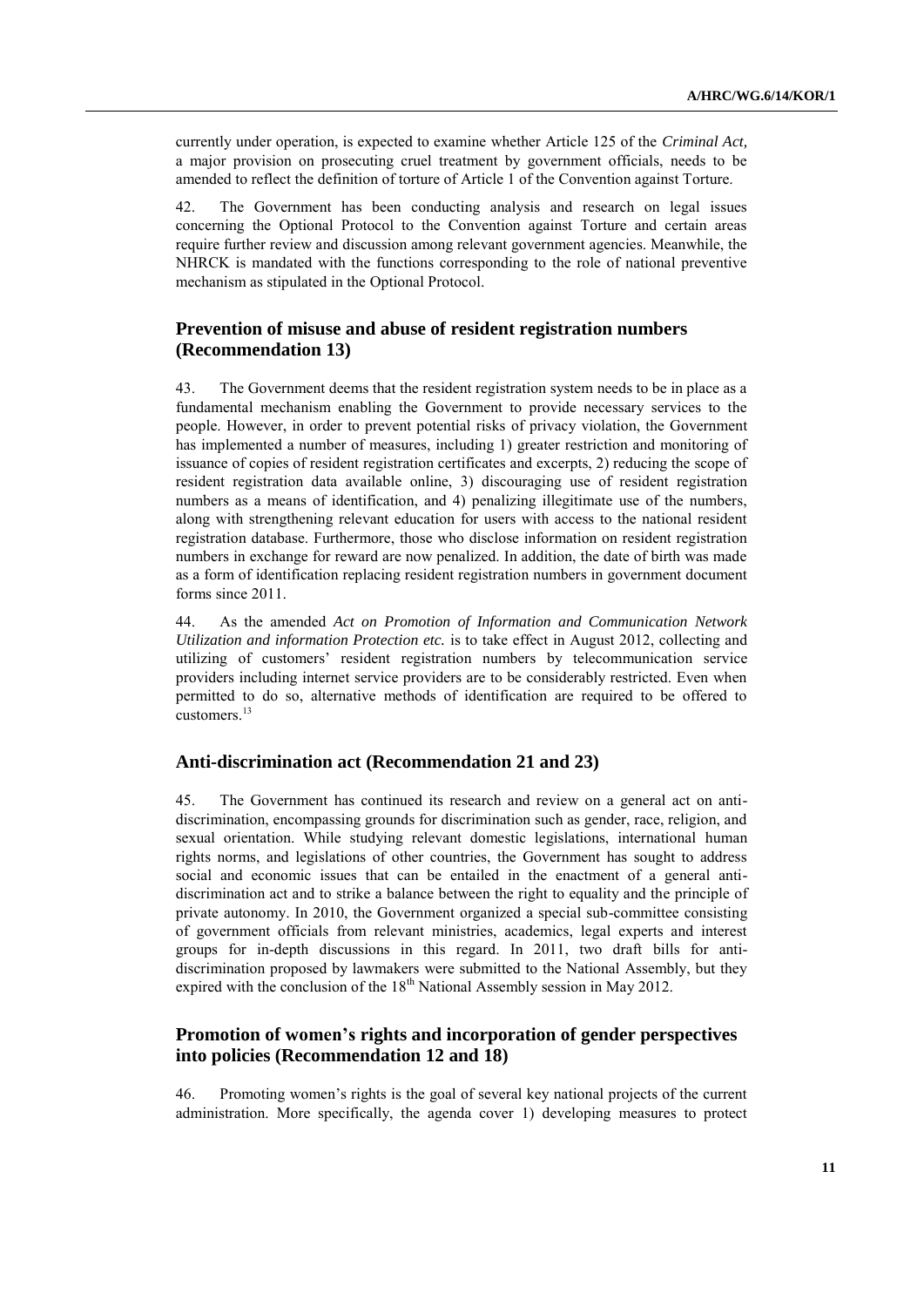vulnerable female groups from violence, 2) creating jobs tailored to women, 3) ensuring better representation of women in key sectors of the society, and 4) strengthening the foundation for gender-sensitive policies. With regard to the representation of women in governmental committees and on the executive boards of public corporations, it is placed as a regular agenda at the State Council meetings and the Women"s Policy Coordination Committee meetings.<sup>14</sup> In addition, a plan to appoint more women to high-ranking managerial positions in the Government has been implemented.<sup>15</sup>

47. The *Gender Impact Assessment and Analysis Act* was enacted in 2011 to ensure effective gender equality in government policies. In addition to gender-sensitive budgeting, the Act enables the Government to incorporate gender perspectives across overall policies. In 2010, the *National Gender Equality Index/Indicator* was introduced to identify the latest state of gender equality in the country and to present targets to promote gender equality. The result was published in the 2010 *National Gender Equality Report*. <sup>16</sup> These initiatives laid the groundwork for the integration of gender-sensitive perspectives into government policy execution. Meanwhile, the Women"s Policy Review Committee, organized by the Ministry of Justice with the participation of experts from public and private sectors, has discussed ways to protect rights of women marriage migrants, female inmates, and women crimes victims. Countermeasures against gender-related crimes, such as sexual and domestic violence and sex trade, are also on the agenda. The results of discussions have been reflected in the relevant policies.

### **Campaign for effective implementation of revised Civil Act (Recommendation 31)**

48. With the enforcement of the revised *Civil Act* in January 2008 which abolished the *Family Head System*, there have been significant changes in the individual's identity registration system. The Government distributed informational materials on the revised *Civil Act* and the country"s changed identity registration system. Progress made on the implementation of the new system and remaining challenges were reviewed at various occasions in which relevant ministries and women"s rights advocacy groups participated together. Provisions of other laws have been revised as required by the abolition of the *Family Head System*. 17

## **Prosecution of marital rape and toughening of legislation on domestic violence**

49. The victim of rape is defined as a "woman" in the *Criminal Act* without further specification, which means that anyone who rapes his "wife" can be prosecuted under the *Criminal Act*. In effect, the *Busan* District Court in January 2009 and the Seoul High Court in September 2011 recognized in their rulings aggravated rape charges against husbands, and the rulings have been upheld.<sup>18</sup>

50. Domestic violence is prosecuted in accordance with the *Criminal Act* and the *Special Act on Punishment of Crimes of Domestic Violence and Others,<sup>19</sup>* the latter of which stipulates imposing protective disposition on perpetrators of domestic violence for the purpose of change of environment and correction of behavior. The amendments of the Special Act in October 2011 grant emergency intervention authority to judicial public officers in order to ensure speedy protection of victims and allow victims to directly request protection to the court. Starting January 2012, sexual crimes, including rape, against family members are accommodated in the scope of domestic violence, making their victims eligible for the protective services provided to victims of domestic violence, which include counseling sessions, housing at shelters, assistance for medical care, and education for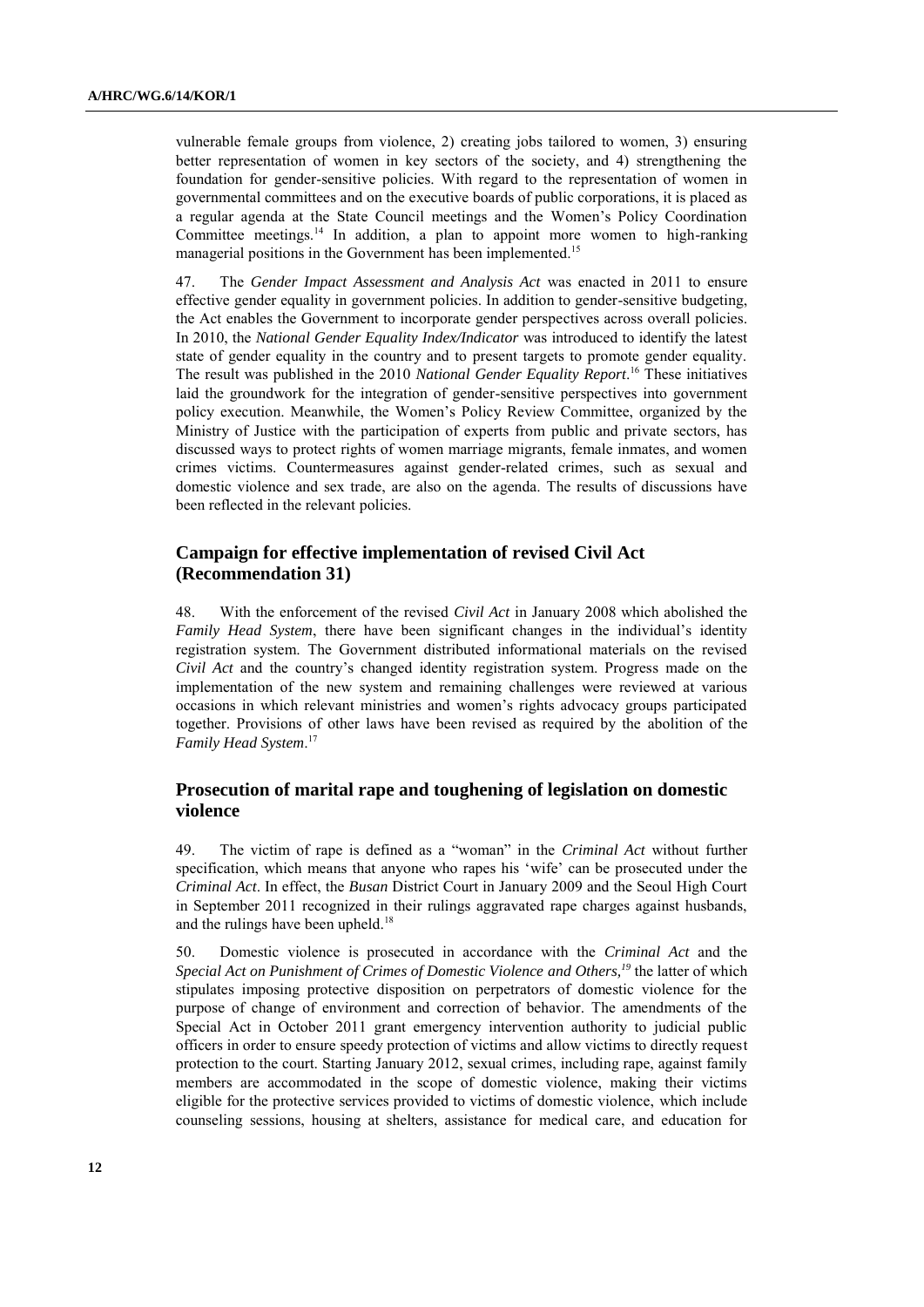independence and rehabilitation. The amended *Act on the Prevention of Domestic Violence and Protection of Victims and Others* effective from May 2012 gives police officers, when dispatched to the scene of domestic violence, the authority to enter and investigate the crime scene to protect victims. It enables effective early response by police officers against domestic violence. In addition, the Government stepped up its efforts to raise awareness of the fact that domestic violence is a crime that is punishable by law, not a private matter.

### **Countermeasure against human trafficking (Recommendation 21)**

51. To fight against human trafficking, relevant ministries have closely cooperated at the national level, and international cooperation has been strengthened.<sup>20</sup>

52. The Government submitted to the National Assembly in November 2011 the amendments to the *Criminal Act*. The proposed amendments prohibit acts stipulated in the *UN Protocol to Prevent, Suppress and Punish Trafficking annexed to the Convention against Transnational Organized Crime* with relevant penal provisions. Having expired as the  $18<sup>th</sup>$  National Assembly session closed in May 2012, the bill will be re-submitted to the 19<sup>th</sup> National Assembly. The Government plans to take domestic procedures required to ratify the Protocol after the proposed amendments are passed.

53. In order to prevent inter-country marriage suspected of human trafficking, the Government amended the *Act on Management of Marriage Brokerage Agency* in 2010. The amendment requires international marriage brokerage agencies to provide personal information of service users to each other in writing and to offer translation and interpretation services to facilitate communication between the would-be couple. In February 2012, the Act was amended again to add provisions prohibiting certain acts of the brokers that may lead to trafficking with a penalty for non-compliance.<sup>21</sup> In addition, local governments in charge of the registration of international marriage brokerage agencies regularly monitor practices of the agencies in cooperation with relevant authorities.

54. As an effort to deter the international sex trade, Korean nationals convicted of sex trade abroad may now be denied of issuing or renewing passports, upon the notification by Office of Prosecution to the Ministry of Foreign Affairs and Trade.

55. Foreign women, who are acknowledged as victims of trafficking for sex trade, are entitled to the same protection and support as local women in accordance with applicable legislations.<sup>22</sup> In certain circumstances, some victims may be granted work/residence permit.<sup>23</sup>

### **Penalizing child abuse and protection of child's rights in criminal proceedings (Recommendation 14)**

56. Child abuse is a crime punishable by the *Criminal Act* and the *Child Welfare Act*. The latter prohibits physical abuse, sexual abuse, emotional abuse, neglect, abandonment, and trade of children as well as forcing children to beg for money on the street.<sup>24</sup> There are 44 regional child protection agencies across the nation that receive reports of child abuse, look into the scene of allegations, and offer emergency protection.

57. As a part of the Government"s efforts to integrate the perspective of children in criminal procedures, the Office of Prosecution developed a *Plan for Improvement of Investigation Practices into Crimes against Children*. The plan aims to ensure reliability of statements made by child victims, prevent the "secondary victimization" of child victims in the criminal process, and reflect child victims' statements and perspectives as much as possible. Prosecutors dedicated to child crimes oversee the entire process from preliminary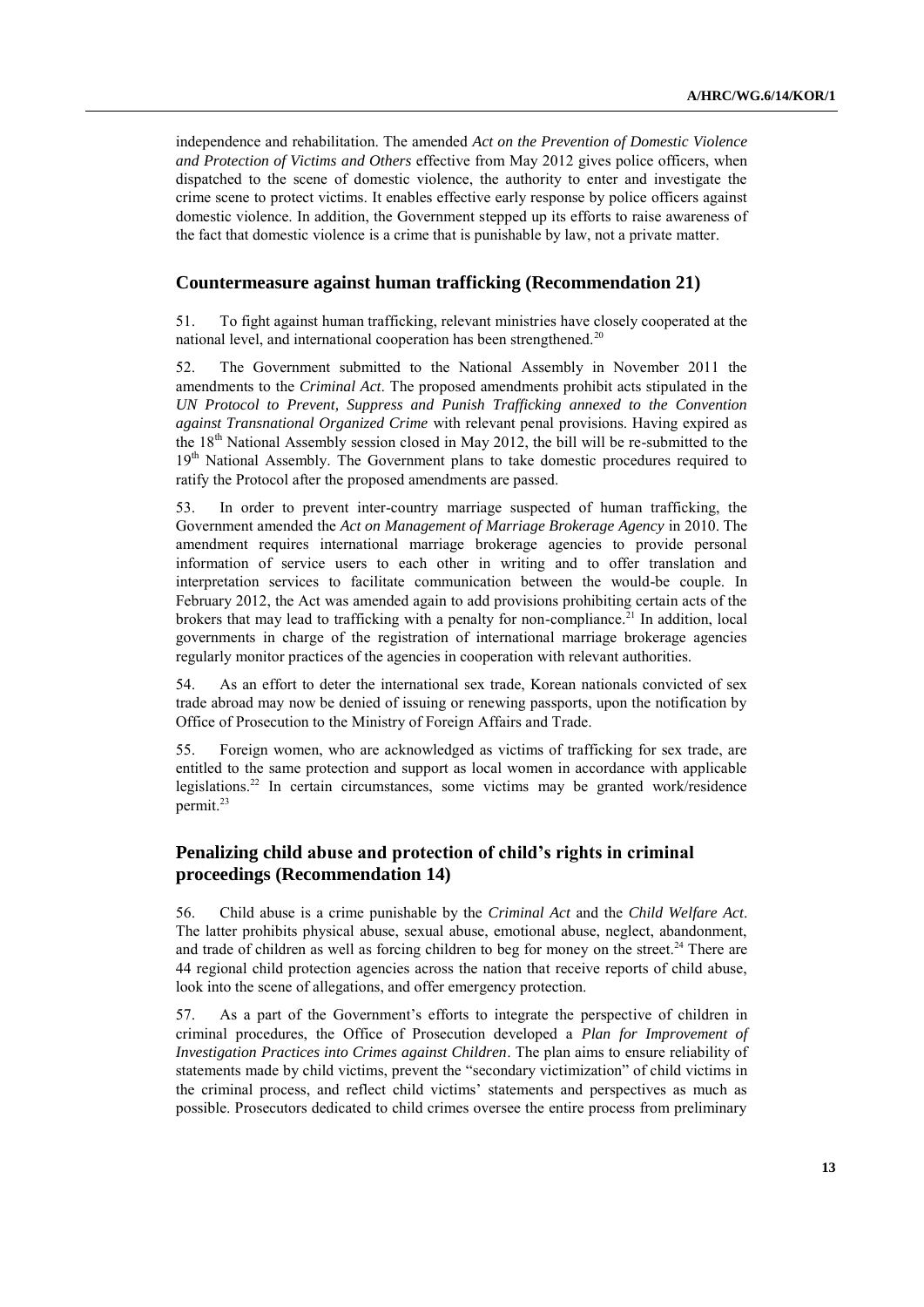investigation to the execution of sentence and professional advice from child psychiatrists or clinical psychologists is sought. Starting from 2011, it has become mandatory to seek professional opinions on statements of victims in the case of sexual crimes against children aged less than 13. To the end, professionals trained by the Government have been staffed at nationwide comprehensive support centers for victims of sexual crimes.

58. The *Act on the Protection of Children and Juveniles from Sexual Abuse* was amended in September 2011 as described in Paragraph 16 of this report, and six training sessions from March to June 2012 were offered to attorneys designated as legal aides for children. The sessions aim to enhance their understanding of children in general, children with disabilities, and sufferings caused by sexual abuse.

59. As of June 2012, the Government is working on amending the *Special Act on Punishment of Sexual Crimes and Others* to provide victims of sexual crimes who are children or have disabilities with assistance from professional aides for making their statements in criminal proceedings. The professional aides refer to those who understand psychological and linguistic characteristics associated with children and the disabled. They participate in investigations or legal proceedings from an impartial standpoint to facilitate or assist communication and to ensure the full representation of the victims" statements without distortion.

### **Prohibition of corporal punishment against children and promotion of non-violent forms of discipline (Recommendation 29)**

60. The amendment to the *Enforcement Decree of the Elementary and Secondary Education Act* enacted in March 2011 allows schools to discipline students in accordance with their own independent guidelines, but prohibits the use of corporal punishment including the infliction of physical pain using tools or body parts. Schools are now required to collect feedback from students, parents, and teachers prior to the revision of their disciplinary guidelines. In addition to the amendment, the *Green Mileage Program* (program to evaluate satisfaction level of students) was introduced and more opportunities for counseling and therapy became available to students who show troubling behaviors. Efforts are also being made to strengthen character development of students, including greater support for extra-curricular activities and student"s self-governing activities.

61. Excessive corporal punishment against children committed by parents or guardians at home may constitute as child abuse pursuant to the *Child Welfare Act,* or domestic violence subject to the *Special Act on the Punishment Crimes of Domestic Violence and Others* and the *Act on the Prevention of Domestic Violence and Protection of Victim and Others.* However, there are no separate regulations that specifically address corporal punishment against children by parents or guardians at home.

### **Protection of the rights of migrant female workers (Recommendation 15)**

62. A majority of migrants in the Republic of Korea are migrant workers, marriage migrant women, and foreign nationals with Korean heritage, with the last category accounting for the largest share. As of 2012, there are roughly 1.4 million foreigners living in Korea. In December 2008, the Government formulated the first Framework Policy on Immigration (2008–2012) in order to execute national policies for migrants in a comprehensive manner. The first Framework lists major policy objectives, such as preventing human rights violation in the process of marriage immigration, offering support to marriage migrant women for stable integration, providing support and protection to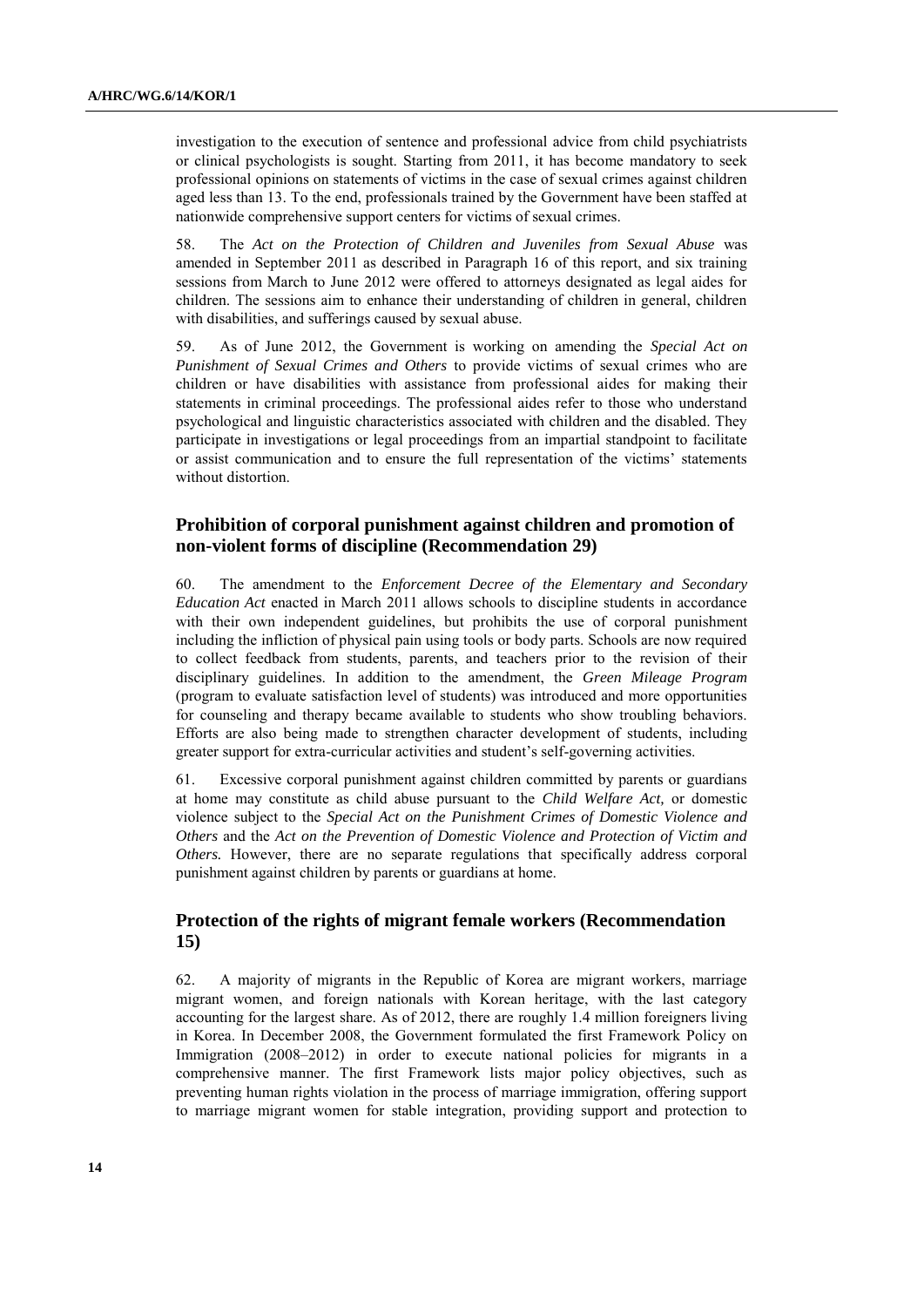migrant women suffering domestic violence, and creating suitable living environments for children of migrants. With the first Framework to be completed this year, the Government is currently designing the second Framework (2013–2017), which will focus on providing expanded comprehensive services, including welfare, health care, counseling, childcare, education, employment, information, to facilitate social integration of marriage migrant women into the society and support education of their children.

63. In accordance with the *Support for Multicultural Families Act* that took effect in September 2008, the Government has implemented various policies to support inter-country marriage families, addressing their need for improved living standards and social integration. In 2009, it created the Joint Multicultural Family Policy Council, which is chaired by the Prime Minister and participated by public and private sectors, and formulated the 2010-12 Framework Policy for Multicultural Families. In 2011, it amended the *Support for Multicultural Families Act* to improve protection and support for victims of domestic violence, assistance for medical care and health services, and provision of information on living and education.

64. In order to prevent inter-country marriage suspected of human trafficking, the initiatives described in Paragraph 53 were implemented. In addition, the Government provides preparatory education for prospected marriage migrants to facilitate their integration into the Korean society. Efforts to provide information on life in Korea include "*Danoori,*" a multi-language portal service in eight different languages, and a periodical on life in Korea published four times a year in ten languages. For Korean men expected to engage in international marriage, the Government offers an informative session on international marriage to help them gain a better understanding of other cultures, communication skills, and relevant regulations. In 2009, the education program was expanded to include couples who were already married.<sup>25</sup>

65. The Emergency Support Center for Marriage Migrant Women is operating in order to provide counseling and emergency support for those who have fallen victim to domestic violence. The centers offer counseling conducted by marriage migrant women in ten languages, in association with the police, hospitals, and shelters for migrant women. There are 18 such shelters across the country.

## **Protecting the rights of migrant workers and protecting the rights of all women migrant workers to ensure they are not subjected to discriminatory practices (Recommendation 3 and 8)**

66. Migrant workers who entered the Republic of Korea under the *Employment Permit System* are entitled to the same protection as Korean workers pursuant to the relevant laborrelated legislations such as the *Labor Standards Act*, the *Minimum Wage Act,* and the *Occupational Safety and Health Act.* The *Act on the Employment and Others of Foreign Workers*, among others, lays out the principle of prohibition of discrimination against foreign workers and their protection. The issue of transferring to a different workplace has been an ongoing concern under the *Employment Permit System*. With the amendment of relevant legislation passed in October 2009, transfer applications based on unfair treatment, withholding wages, and other reasons beyond the responsibility of migrant workers are accepted without restriction.

67. In 2011, with a view to addressing work-related grievances of migrant workers, the Government opened a counseling center for migrant workers, which offers counseling services in ten different languages. In addition, more support centers for migrant workers were established to provide counseling services near their workplaces. As a way to ensure implementation of regulations on the rights of migrant workers, the Government carries out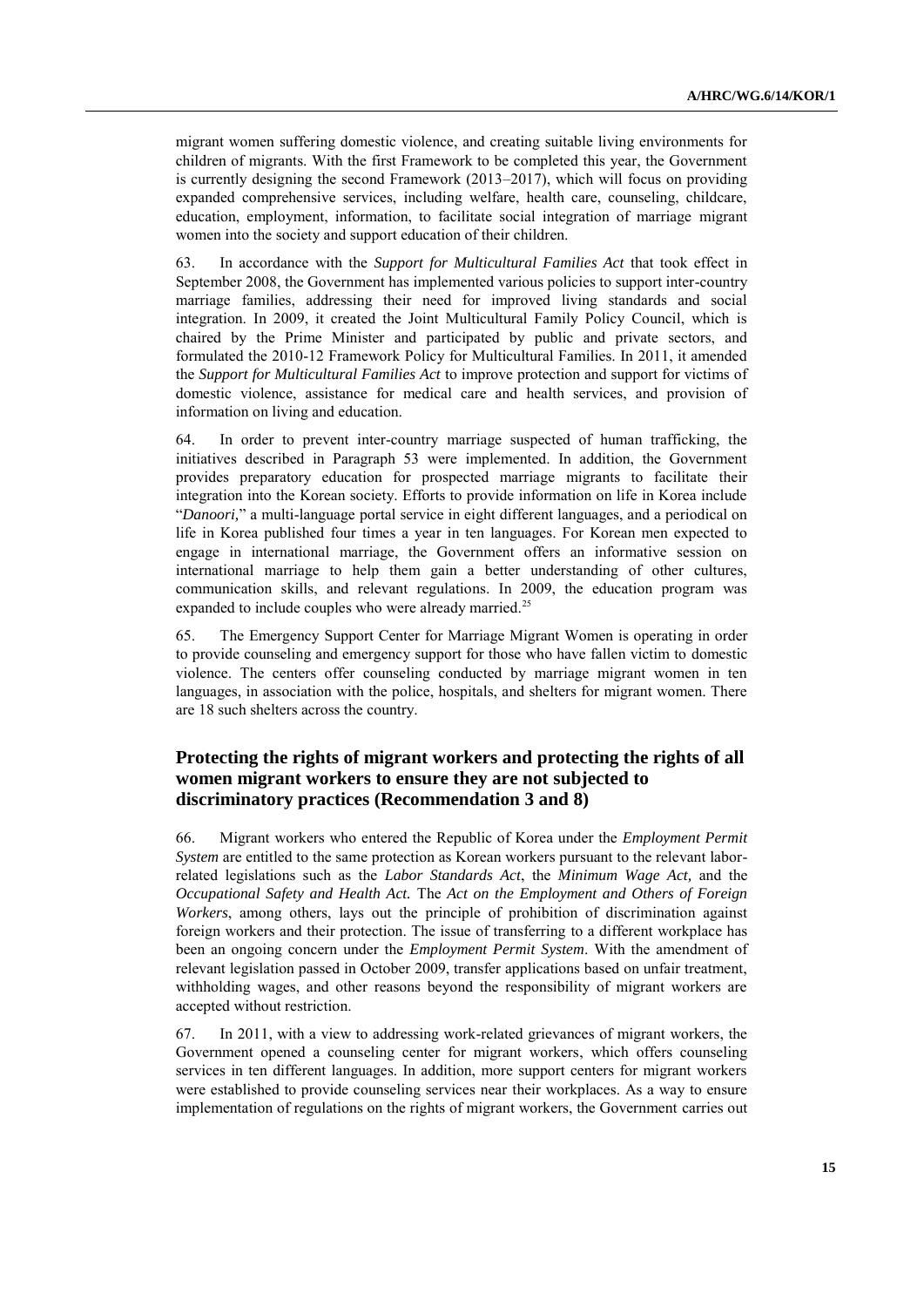inspections at workplaces that hire a large number of migrant workers for their employment practices, conduct surveys on migrant workers, and monitors workplaces.

68. The measures described in Paragraphs 66 and 67 are applied in the same manner to women migrant workers. They are also entitled to the same maternity protection as Korean workers, including prohibition of termination for pregnancy and delivery, and guarantee of maternity leave and childcare leave pay. When the circumstance is deemed necessary, they are allowed to stay for a period required to protect their motherhood after the expiration of their visas. When women migrant workers are investigated by authorities or detained in immigration facilities for the violation of immigration status, a female enforcement officer should be assigned to their cases to prevent any potential sexual harassment. When illegal migrant women are in the process of filing legal claims for remedy for human rights violation, including sex trade or sexual abuse, the deportation order is deferred and they are entitled to temporary residency.

# **Implementation of the 1951 Convention relating to the Status of Refugees and improvement of the refugee recognition procedures (Recommendation 30)**

69. The refugee issue is one of the areas that have made significant progress since the first UPR. With the amendments of the *Immigration Control Act* in 2009, the period of appeal for refugee status rejection has been extended from 7 days to 14 days. New provisions on excluding refugees from reciprocity and on extending employment permits to humanitarian status holders and asylum-seekers were also added.<sup>26</sup> Based on the amendments, the Government planned to establish the Refugee Support Center to support asylum-seekers with their livelihood and help refugee status holders to integrate into the society. The construction of the center is now underway. The amendments also allocated more human and administrative resources to deal with refugee issues. Furthermore, the *Refugee Act* was enacted in February 2012 and will take effect in July 2013 as explained in Paragraph 25.

### **Human rights education for law enforcement officers (Recommendation 5)**

70. Human rights education for prosecutors, police officers, correctional officers, and immigration officers has been increasingly reinforced. Human rights education sessions are incorporated into the orientation for newly-recruited government officials and in the mandatory job training courses in the course of their career. Their curriculum includes training instructors on human rights, producing documentaries and practical guides on human rights, and workshops to present on human rights practices at work. Furthermore, significant efforts have been made to improve human rights education in areas which require human rights sensitivity such as women, sexual abuse against children, and immigration raids.

# **V. Challenges and constraints**

### **Death penalty (Recommendation 20 and 27)**

71. The Republic of Korea has suspended the execution of capital punishment since 1998. As the abolition of capital punishment requires a fundamental revision of the nation"s criminal justice system, including the *Criminal Act* built upon the premise of capital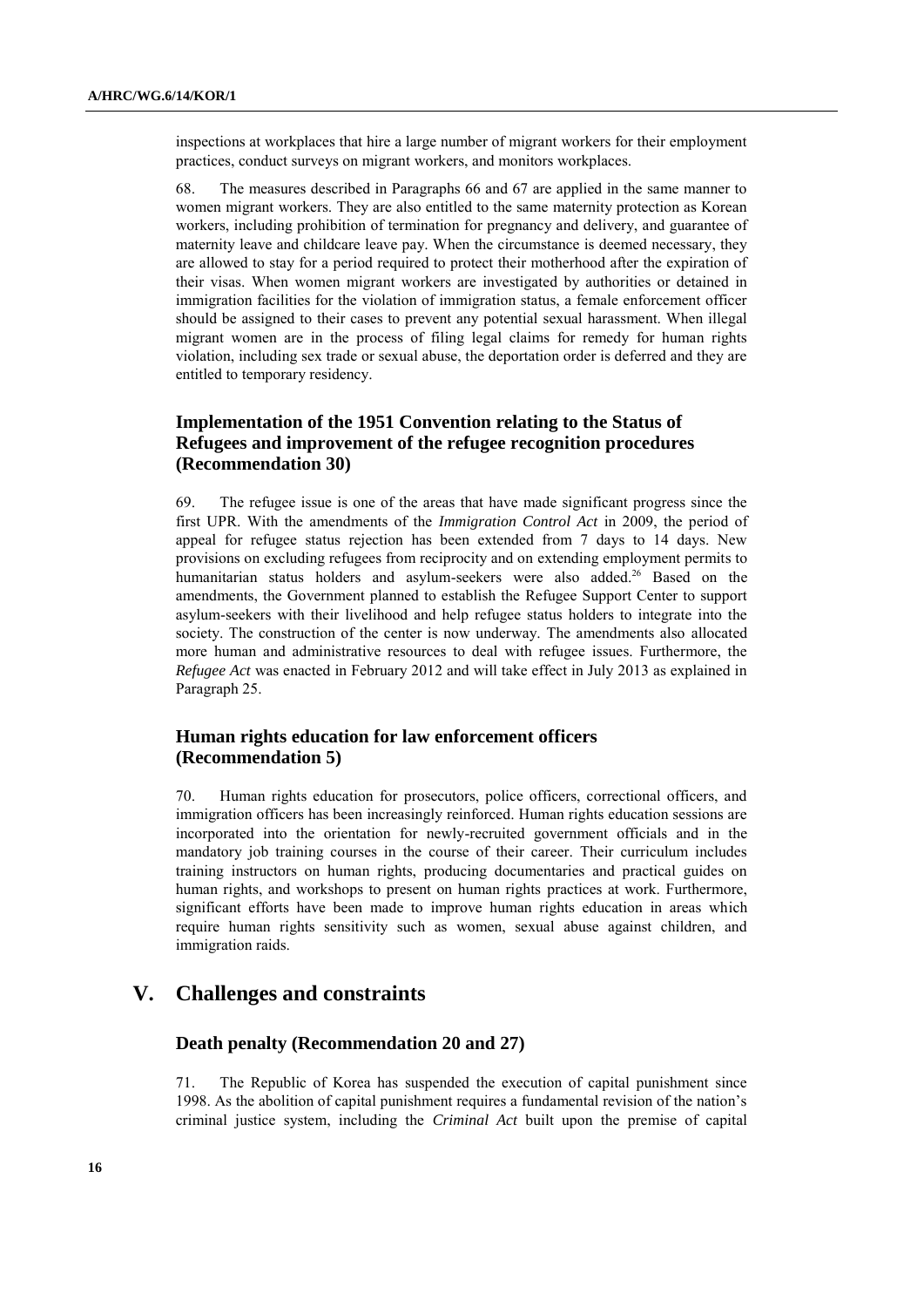punishment, careful deliberation is required. On 25 February 2010, the Constitutional Court upheld the capital punishment on the grounds that it does not exceed the limits of the Constitution specified in Paragraph 2 of Article 37 of the Constitution in terms of restricting the rights to life, and that it does not necessarily infringe Article 10 of the Constitution, which provides dignity and value as human beings, only because that the punishment deprives offenders of the right to life.<sup>27</sup> While respecting this ruling, the Government, through the Special Sub-Committee on Revision of the Criminal Act, an advisory body to the Minister of Justice, will review the need to revise the penal provisions which acknowledge death penalty as statutory sentencing, together with the abolishment of the death penalty and the introduction of absolute life sentence.

#### **National Security Act (Recommendation 4, 24 and 33)**

72. The Government has made efforts to ensure the application of the *National Security Act* to be scrupulous without any arbitrary interpretation or potential misuse since the first UPR.<sup>28</sup> Both the Constitutional Court and the Supreme Court have upheld the legitimacy of the *National Security Act*, citing that its constituent requisites do not violate the principle of clarity. The Government will continue to make sure to exercise discretion when enforcing the *National Security Act* in accordance with interpretation guidelines presented in the rulings of the Constitutional Court and the Supreme Court. Individual cases will continue to be examined case-by-case, comprehensively taking into account the severity, nature, and impact of their alleged threat on national security.

#### **Security Surveillance Act (Recommendation 5)**

73. The Security Surveillance Program does not violate an individual"s freedom of belief and conscience, since it is strictly applied to the minimum required level based on the assessment of potential threat of recidivism against fundamental order of freedom and democracy, rather than the ideology or beliefs of the subjects for surveillance. The Deliberation Committee on Probation, consisting of two internal members of the Ministry of Justice and four external members, determines the threat of repetition of offense under strict guidelines.

## **Alternative service for conscientious objectors (Recommendation 17 and 24)**

74. The Government finds it difficult to introduce alternative services for conscientious objectors to military draft, considering the prevailing security threats on the Korean peninsula, the challenge in securing military personnel if alternative services are introduced, and the widely-shared criticism based on the fairness of military obligation. The Constitutional Court delivered a ruling on 30 August 2011 that the application of the penal provision of the *Military Service Act* against conscientious objectors does not infringe the freedom of conscience guaranteed by the Constitution.<sup>29</sup> However, the Government plans to continue thoroughly reviewing and researching on introducing alternative military services to conscientious objectors, considering national security conditions and surroundings, and the agenda is incorporated into the second NAP.<sup>30</sup>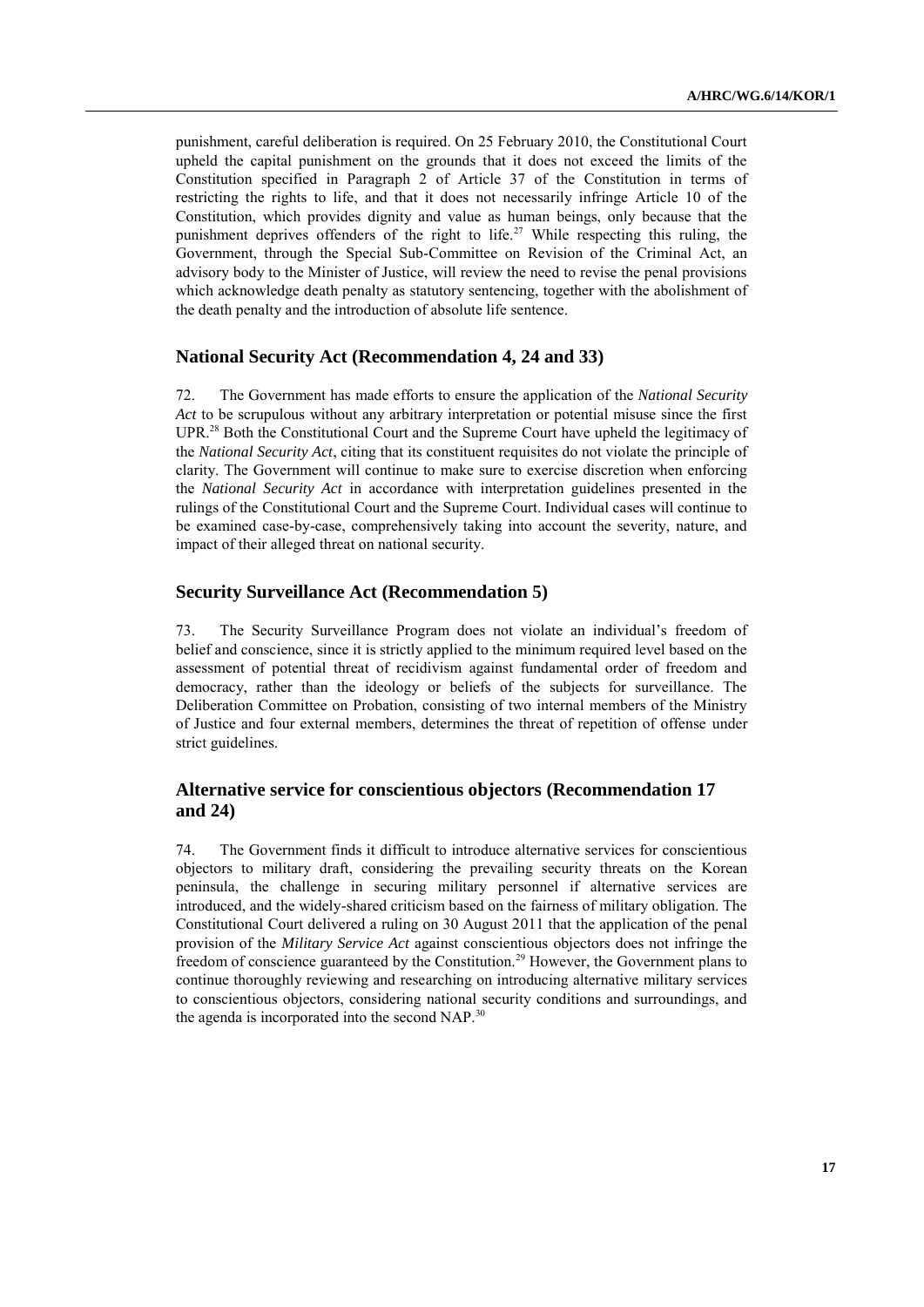### **Sexual crimes subjected to investigation and prosecution only by complaints filed by victims (Recommendation 19)**

75. Under the current criminal justice system*,* most sexual crimes, including any sexual crimes against children, juveniles under the age of 19, and persons with disabilities, are subject to investigation and prosecution. Only certain types of sexual crimes against adults, including rape and indecent assault, that do not accompany any physical injury, require complaints filed by the victims to be criminally investigated.<sup>31</sup> Careful consideration of the protection of the victims' privacy shall be given to whether or not the requirement of filing complaints for sexual crimes against adults in order to be subject to criminal justice proceedings should be abolished.

### **Ratifying international human rights instruments and withdrawing reservations (Recommendation 2, 7, 16, 22 and 26)**

76. Among international human rights instruments, to which the Republic of Korea was recommended to accede at the first UPR, the Government signed and ratified *the Convention on the Rights of Persons with Disabilities* in 2008. It is currently seeking to amend the relevant legislations on the premise that it will ratify the *UN Protocol to Prevent, Suppress and Punish Trafficking annexed to the Convention against Transnational Organized Crime*. The *Convention on the Rights of Persons with Disabilities* was ratified with reservation to Article 25 (e) which conflicts with a domestic law, but the Government will consider withdrawing the reservation after completing the current amendment of the relevant statute.

77. With regard to the *UN Convention on Enforced Disappearance*, the Government has been conducting comparative analysis on the legal issues concerning the accession to the Convention. Although enforced disappearance is not a matter of concern in the Republic of Korea, further review is underway as deemed required on various elements of the Convention, including the definition of enforced disappearance, criminal jurisdictions and judicial cooperation, collection and retention of records on those deprived of freedom, and guarantee of stakeholders" access to information. Matters on the ratification of the *Optional Protocol to the Convention against Torture* are described in Paragraph 42.

78. The *International Convention on the Protection of the Rights of All Migrant Workers and Members of Their Families* presents a number of conflicts with domestic laws along with additional social and economic implications, which serve as obstacles in its ratification. The Government intends to examine the ratification of the Convention, taking into account domestic laws and the nature of Korea"s labor market.

79. With regard to the consideration of the ratification of ILO Core Conventions, which was one of Korea"s voluntary pledges and commitments made when running for the UN Human Rights Council in 2008, the Government has continued to research and hold consultations among relevant ministries and with the ILO. Challenges remain as some conventions, including those on freedom of assembly (Nos. 87 and 98) and forced labor (Nos. 29 and 105), conflict with relevant domestic legislations and current conditions. The Government will continue to seek measures to ratify the ILO Core Conventions by consulting with the ILO and relevant ministries.

# **VI. Future plans**

80. The Government of the Republic of Korea is seeking the UN Human Rights Council membership for a term beginning 2013. Having complied with its voluntary commitments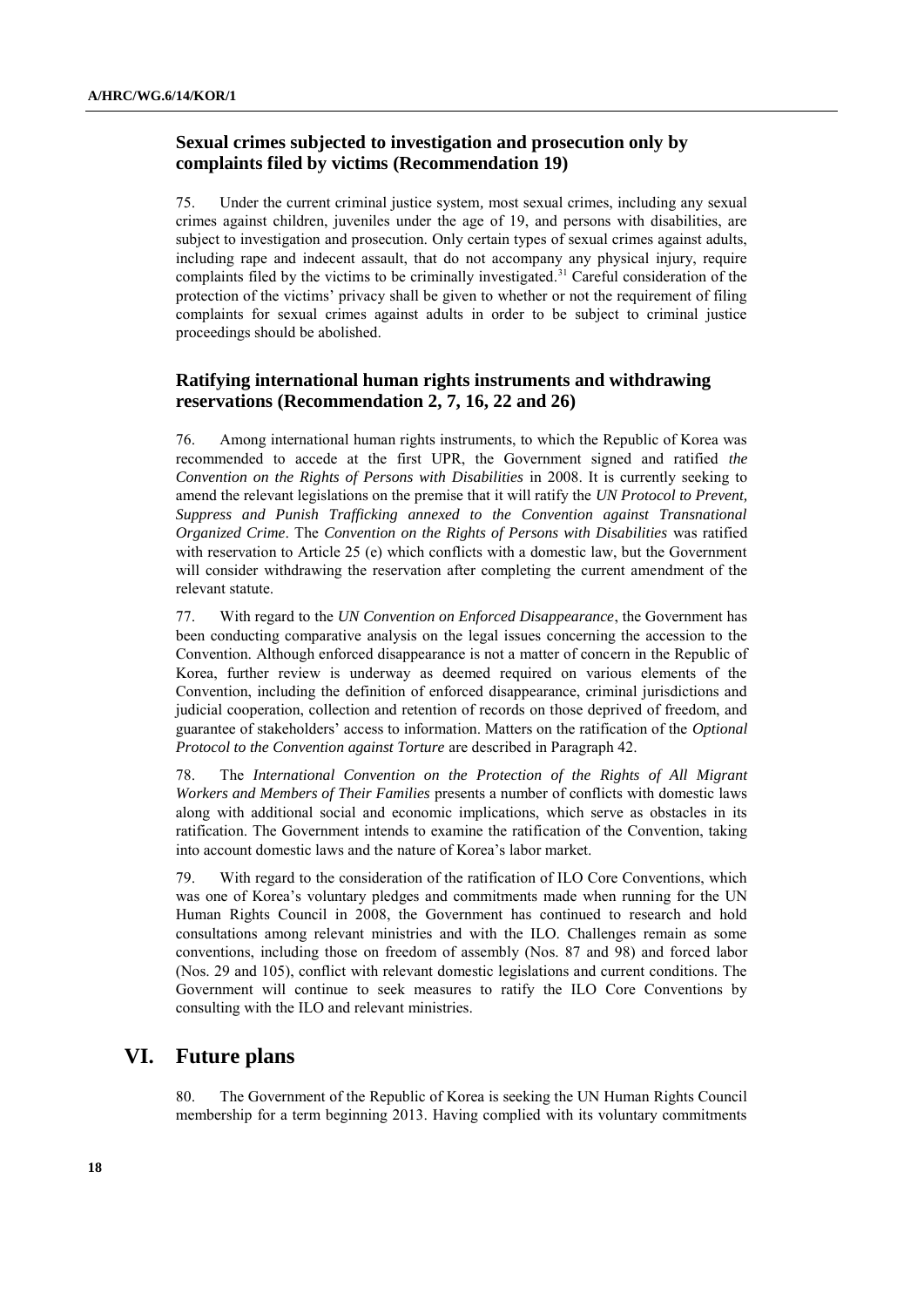and contributions, it will continue to fulfill its obligations with a steadfast commitment to the advancement of human rights of the international community.

81. In order to consolidate domestic mechanisms on the participation in the UPR procedure and the implementation of its recommendations, the Government will keep up its endeavors to protect and promote human rights with better coordination of human rights policies among ministries and cooperation with civic society.

#### *Notes*

- <sup>1</sup> The Government convened one public hearing and one closed hearing for the preparation of the second NAP.
- <sup>2</sup> By late 2011, 566 habeas corpus cases were filed to courts, among which 48 cases were approved. <sup>3</sup> In addition to inmates themselves, their legal representatives, guardians, spouses, immediate family members, siblings, civil union partners, and employers can make remedy claims pursuant to the *Habeas Corpus Act.* The amendment of the Act in June 2010 allows the staff of detention facilities to make claims as well.
- <sup>4</sup> The *Habeas Corpus Act* is not applicable to persons who are arrested and detained in accordance with criminal procedures, inmates serving their sentences, and immigration detainees pursuant to the *Immigration Control Act*.
- <sup>5</sup> The children with disabilities refer children under the age of 13 who lack mental capacity due to physical or mental disabilities.
- <sup>6</sup> Concerns have been raised that the newly introduced procedure of the approval of the Minister of Justice is only a formality. Apart from the approval procedure, detainees may request the head of immigration office or immigration detention center for temporary relief from their detention. Over the course of 2011, 137 were granted temporary relief.
- <sup>7</sup> The Government offers KRW 90,000 to 150,000 per month as financial subsidy to a person aged 18 or older with severe disabilities in low-income bracket.
- <sup>8</sup> 30,000 people were eligible for standard mobility assistance, home-visit care and nursing care services in 2011, but the number is expected to increase to 50,000.
- <sup>9</sup> The benefit for employing women with disabilities increased from KRW 374,000~450,000 to KRW 400,000~500,000 per person per month, leading to an increase of 11.7% in growth rate of employment of women with disabilities, from 15,904 women in July 2010 to 17,769 in July 2011.
- <sup>10</sup> The ruling, 2008hun-ga25, was made on 24 September 2009.
- <sup>11</sup> Education offices of *Seoul*, *Gyeonggi-do* and *Gwangju* have formulated students' rights ordinances.
- $12$  Since the incident of assault by police officers in 2010, the NHRCK temporarily operated the Torture Report Center for 3 months from June 2010 and received 15 allegations, among which 2 cases were considered as possible complaints but rejected subsequently. The NHRCK provided consultations for remaining 12 cases. From January 2006 to December 2011, with regard to torture and ill treatment by law enforcement officers, 55 persons were charged with interference with exercise of rights in abuse of authority, 10 with unlawful arrest and detention, 15 with assault in abuse of authority and harsh treatment, and 33 with violation of the *Act on the Aggravated Punishment for Specific Crimes and Others.*
- <sup>13</sup> Although the *Act on Promotion of Information and Communication Network Utilization and information Protection and others* and related legislations do not specify identification methods other than the use of resident registration number, other methods are commonly accepted as well, such as face-to-face confirmation, authentication by credit cards and mobile phones, and the use of public authentication key and I-PIN.
- <sup>14</sup> With a special target to increase the representation of women in government committees, the Government included the number of women in committees in the performance assessment of ministries in 2011, with the Operation Guidelines on Government Committees specifying that at least 40% of committee members should be women.
- <sup>15</sup> The percentage of female government officials at the managerial level rose from 5.6% in late 2008 to 8.4% in late 2011.
- <sup>16</sup> According to the equality report, the overall national gender equality index was 61.2 on a scale of 0 to 100. Health ranked the highest in terms of gender equality, followed by culture and information,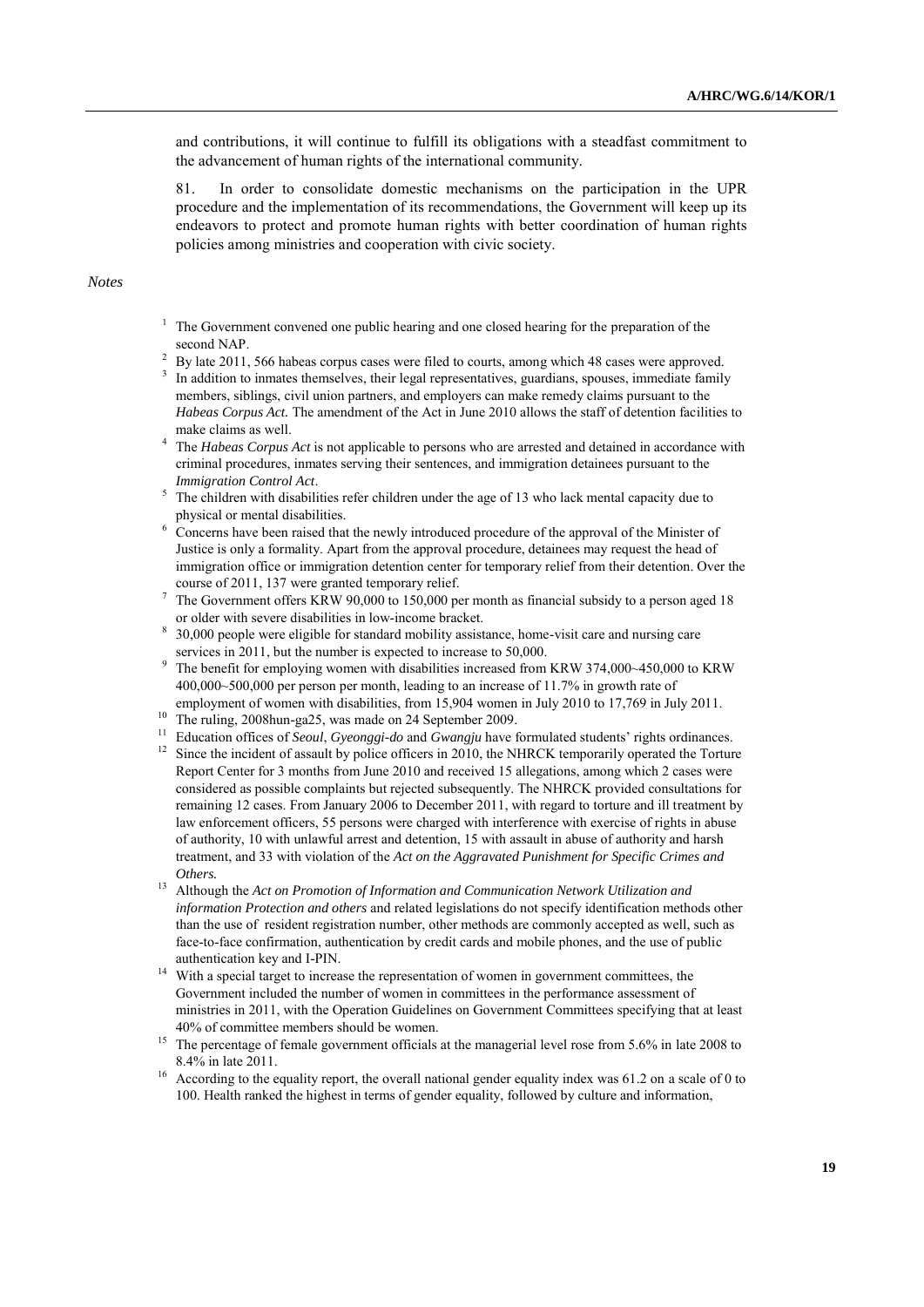education and training, economic activities, welfare and family, with decision-making and safety rated lowest.

<sup>17</sup> A total of 279 legislations (6 acts, 63 enforcement decrees and 210 enforcement regulations) were identified to require revisions as a result of the abolition of the Family Head System.

<sup>18</sup> On 16 January 2009, the *Busan* District Court ruled that forcing a wife to have sexual intercourse by threatening her with a gas spray and a knife in spite of her refusal on the excuse of menstruation constituted a crime and convicted the husband of aggravated rape (2008go-hap808). On 22 September 2011, the Seoul High Court also convicted a husband who forced his wife to have sexual intercourse after threatening her with a knife of aggravated rape (2011no2052).

<sup>19</sup> The table below shows domestic violence cases reported and measures taken since 2008.

| Year  | Number of<br>Reports<br>Received | Total<br>Number of<br>Measures<br>Taken | Indictment |         |                             | Non Indictment              |                      | Transferred<br>as Family<br>Protection<br>Case |     |
|-------|----------------------------------|-----------------------------------------|------------|---------|-----------------------------|-----------------------------|----------------------|------------------------------------------------|-----|
|       |                                  |                                         | Trial      | Summary | Suspension of<br>Indictment | No Rights of<br>Arraignment | <i><b>Others</b></i> |                                                |     |
| 2008  | 13,334                           | 13,341                                  | 354        | 1,487   | 2,593                       | 3,707                       | 249                  | 4,833                                          | 118 |
| 2009  | 12,132                           | 12,154                                  | 266        | 996     | 2,197                       | 3,745                       | 273                  | 4,579                                          | 98  |
| 2010  | 5,185                            | 5,240                                   | 112        | 465     | 918                         | 1,654                       | 143                  | 1,908                                          | 40  |
| 2011  | 2,939                            | 2,942                                   | 94         | 435     | 545                         | 1,365                       | 87                   | 384                                            | 32  |
| Total | 33,590                           | 33,677                                  | 826        | 3,383   | 6,253                       | 10,471                      | 752                  | 11,704                                         | 288 |

<sup>20</sup> With a view to reinforcing international coordination for fight against human trafficking, the Republic of Korea participated in the following international meetings:

- ASEAN+3 Ministerial Meeting on Transnational Crime (Myanmar, July 2009);
- Working Group Meeting on Monitoring Progress of the Implementation of the UN Convention against Transnational Organized Crime (Vienna, Austria, 2010);
- UN Office on Drugs and Crime Forum on Transnational Crime Countermeasures (Bangkok, Thailand, 2010);
- Conference on Intergovernmental Law Enforcement Cooperation for Responses against Transnational Organized Crime (Siem Reap, Cambodia, 2010);
- Meeting of Parties to the Convention against Transnational Organized Crime (Vienna, Austria, 2010);
- Commission on Crime Prevention and Criminal Justice (Vienna, Austria,2011);
- International Conference on Organized Crime in Asia (Las Vegas, US,2011);
- Conference on Coordinated Investigation against Transnational Organized Crime in the Asia Pacific Region (Bangkok, Thailand, 2011).
- <sup>21</sup> When the amendment comes into effect in August 2012, international marriage brokers following unlawful practices will be subject to imprisonment of no longer than 3 years and a fine of no more than KRW 20 million: alluring and introducing prospects of international marriage with intention to deceive and defraud; demanding unreasonable fees or other expenses; arranging children aged 18 or younger for marriage; setting up 2 or more dates at the same time, arranging 2 or more marriage prospects to meet 2 or more partners simultaneously or consecutively at the same place on the same day; and accommodating 2 or more foreigners in the same residence for the purpose of marriage arrangement.
- <sup>22</sup> Female victims of sex trade are entitled to accommodation, counseling, therapy, medical treatment and support, accompaniment service to investigations conducted by enforcement agencies or to witness interview by court, and support from legal aid organizations. Migrant female victims may also obtain assistance with securing their passage to home country.
- <sup>23</sup> When a foreigner requests a residency permit while seeking remedies against damage incurred from forced sex trade, repetitive assault or abuse, or other serious crimes, the Ministry of Justice grants them the status of Others (G-1). When the Council on the Protection of Human Rights and Promotion of Interests of Foreigners under the Immigration Office approves a foreigner"s petition for remedy,